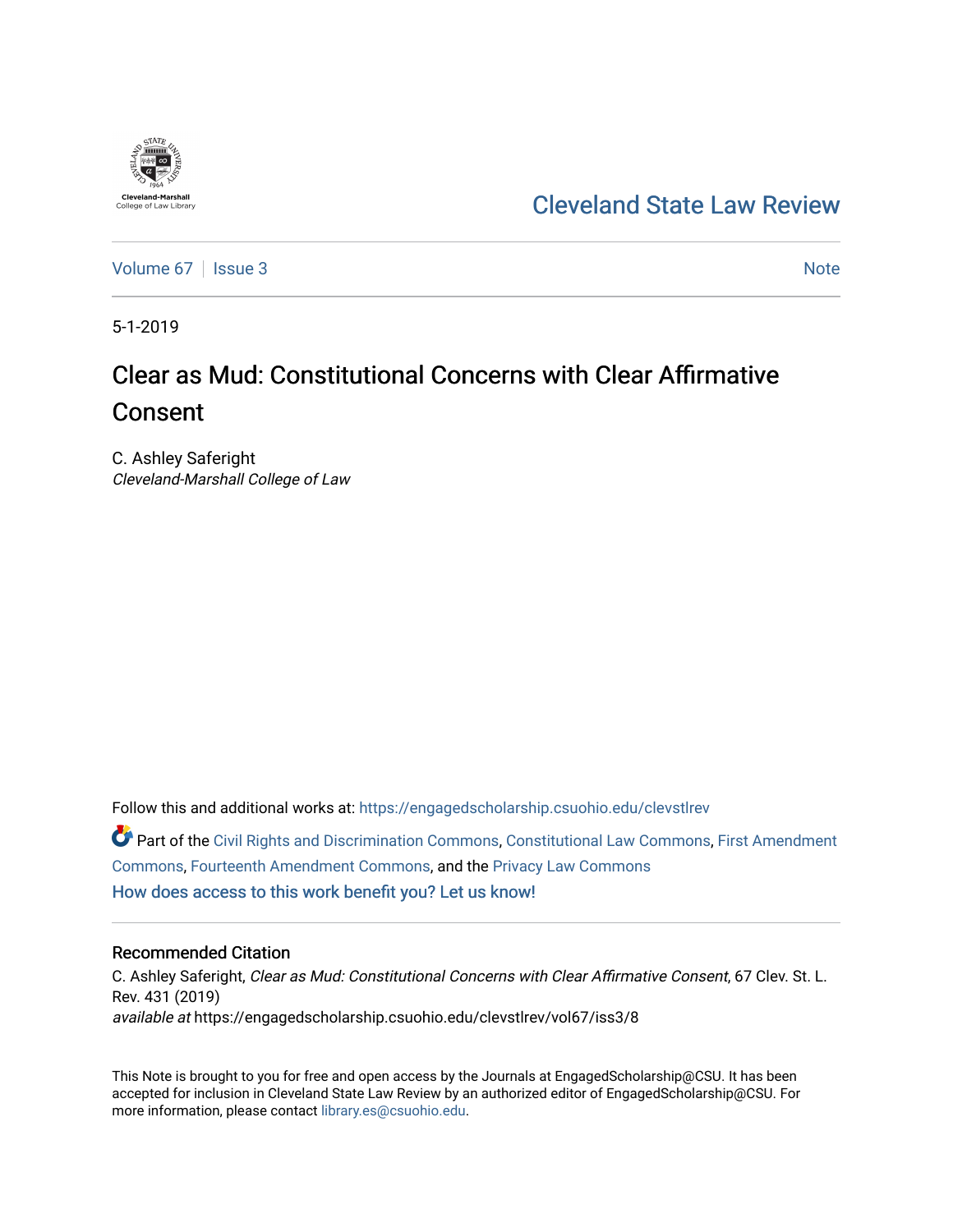### **CLEAR AS MUD: CONSTITUTIONAL CONCERNS WITH CLEAR AFFIRMATIVE CONSENT**

#### C. ASHLEY SAFERIGHT\*

#### ABSTRACT

Rape and sexual assault laws and policies have shifted significantly in recent years, including the introduction of affirmative consent. Unfortunately, both proponents and critics tend to confuse the issues and falsely equate affirmative consent as a substantive social standard versus a procedural standard for adjudication and punishment. Although affirmative consent generally does not represent a significant change in consent law in the United States, statutes and policies requiring a further requirement that affirmative consent be clear and unambiguous ("clear affirmative consent") are problematic and raise constitutional concerns. When clear affirmative consent policies are used as an adjudicative standard, they increase the dangers of policing sex and may punish even consenting adults. Further, clear affirmative consent policies are unconstitutional because: they are unconstitutionally overbroad; they violate substantive due process rights as unconstitutionally vague; and they violate the constitutional guarantee of free speech and the privacy rights of consenting adults.

#### **CONTENTS**

| A. Affirmative Consent: What is it and how did we get here? 435          |  |
|--------------------------------------------------------------------------|--|
| 1. History and Evolution of Rape and Sexual Assault Law  435             |  |
| 2. Affirmative Consent: Yes Means Yes? Not Exactly 437                   |  |
| 3. Different Standards: Affirmative Consent and Clear Affirmative        |  |
|                                                                          |  |
|                                                                          |  |
| B. The Role of Title IX in the Affirmative Consent Debate 441            |  |
|                                                                          |  |
| D. Fifth and Fourteenth Amendments: Due Process and Privacy Concerns     |  |
|                                                                          |  |
|                                                                          |  |
| 2. Right of Privacy as a Substantive Due Process Issue  446              |  |
| III. CLEAR AFFIRMATIVE CONSENT: DANGER OF POLICING SEX AND PUNISHING     |  |
|                                                                          |  |
| A. Clear Affirmative Consent: Hypotheticals with Consenting Adults 447   |  |
|                                                                          |  |
| IV. CONSTITUTIONAL ISSUES WITH CLEAR AFFIRMATIVE CONSENT POLICIES  449   |  |
| A. First Amendment: Analytical Challenges with Clear Affirmative Consent |  |
|                                                                          |  |
|                                                                          |  |
| B. Violation of the First Amendment's Right to Free Speech 451           |  |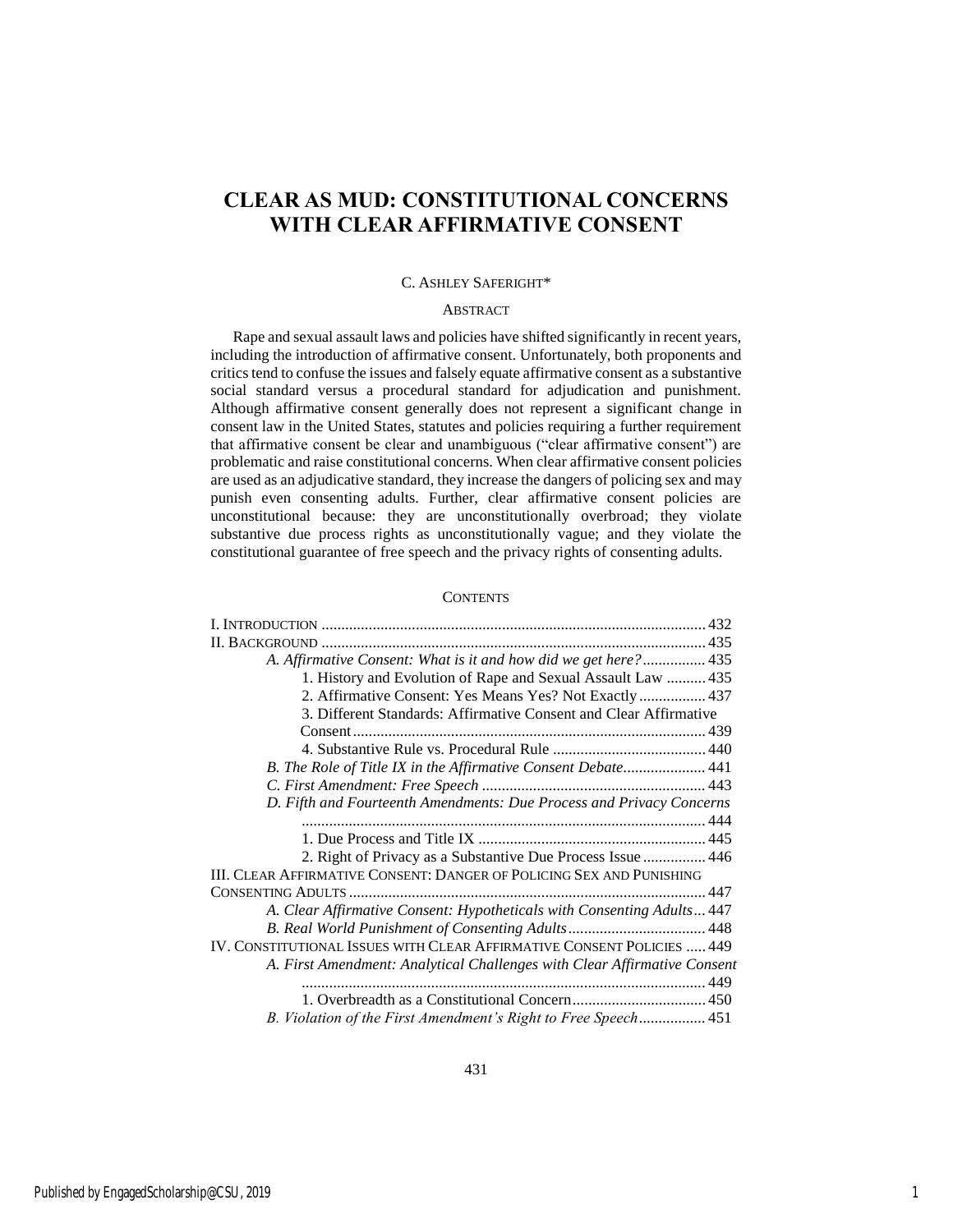| 1. Sexual Communication as Protected Speech 451                        |  |
|------------------------------------------------------------------------|--|
|                                                                        |  |
|                                                                        |  |
|                                                                        |  |
| C. Substantive Due Process and the Constitutional Right to Privacy 457 |  |
|                                                                        |  |
| 2. Dangers of Clear Affirmative Consent as the Criminal Standard       |  |
|                                                                        |  |
|                                                                        |  |
|                                                                        |  |
|                                                                        |  |

#### I. INTRODUCTION

"*Yeah, that's her. With the gold. I better use some Tic Tacs just in case I start kissing her. You know, I'm automatically attracted to beautiful–I just start kissing them. It's like a magnet. Just kiss. I don't even wait. And when you're a star, they let you do it. You can do anything. . . Grab 'em by the pussy. You can do anything.*" 1

This oft-quoted and much maligned statement of now President Donald Trump is a stark illustration of "rape culture."<sup>2</sup> Sexual assaults are a significant problem across the United States, and in particular on college campuses.<sup>3</sup> According to a 2015 study conducted by the Association of American Universities, more than twenty-seven percent of female college seniors reported having experienced some form of sexual assault while enrolled in college.<sup>4</sup> The Centers for Disease Control and Prevention ("CDC") reports that 18.3% of adult women have been raped, with 37.4% of female rape victims being first raped between the ages of eighteen and twenty-four.<sup>5</sup> With

 $\overline{a}$ 

<sup>\*</sup> C. Ashley Saferight – J.D. expected, Cleveland-Marshall College of Law, May 2019. I would like to extend unending gratitude for those who provided guidance and feedback throughout the research and drafting process, including Stephen R. Lazarus, Kevin F. O'Neill, and the editors of the Cleveland State Law Review. I would also like to give special thanks to my fiancé, Michael Curry, for his unwavering support and encouragement.

<sup>1</sup> Mark Makela, *Transcript: Donald Trump's Taped Comments About Women*, N.Y. TIMES (Oct. 8, 2016), https://www.nytimes.com/2016/10/08/us/donald-trump-tape-transcript.html.

<sup>2</sup> Emanuella Grinberg, *Trump's 'Locker Room Talk' Stirs Real Talk About Sexual Violence*, CNN (Oct. 12, 2016), http://www.cnn.com/2016/10/11/health/trump-locker-roomtalk-reaction/index.html.

<sup>3</sup> Claude Mellins et al., *Sexual Assault Incidents Among College Undergraduates: Prevalence and Factors Associated with Risk*, NAT'L CTR FOR BIOTECHNOLOGY INFO. (Nov. 8, 2017), https://www.ncbi.nlm.nih.gov/pmc/articles/PMC5695602/.

<sup>4</sup> *AAU Climate Survey on Sexual Assault and Sexual Misconduct*, ASS'N OF AM. U. (Sept. 3, 2015), https://www.aau.edu/key-issues/aau-climate-survey-sexual-assault-and-sexualmisconduct-2015.

<sup>5</sup> *Statistics on Sexual Violence in the United States*, TESTIMONY PROJECT, <https://www.thetestimonyprojectdc.com/statistics-on-sexual-violence-in-the-united-states/> (last visited Jan. 30, 2019); Michele C. Black et al., *National Intimate Partner and Sexual*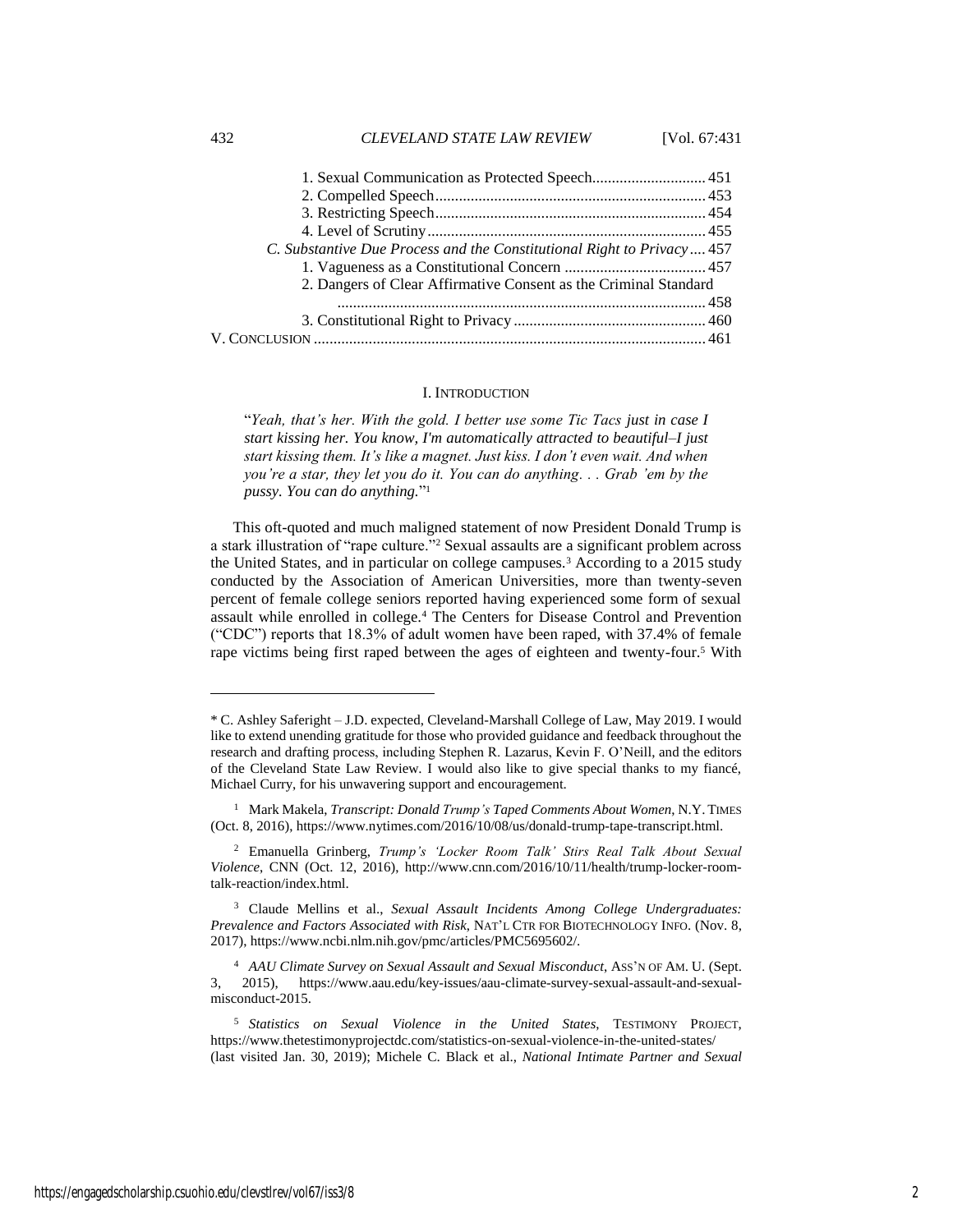$\overline{\phantom{a}}$ 

statistics like these, it is no surprise that rape and sexual assault have garnered increasing scrutiny and media attention, particularly on college campuses.

But the cautionary tale of the young woman, walking alone at night, being pulled into the bushes and raped by a stranger is not the reality for the vast majority of these women. More than half of all female rape victims report that the perpetrator was an intimate partner.<sup>6</sup>

From September 2014 until graduation in May 2015, Columbia University student Emma Sulkowicz carried a fifty-pound dorm mattress around campus to protest Columbia's failure to hold her alleged rapist responsible for sexual misconduct, stemming from what started as a consensual encounter.<sup>7</sup> Arguably, this act of performance-art, titled "Mattress Performance (Carry That Weight)," was the catalyst that spurred sexual assault discussions, protests, and the adoption of stringent new policies designed to improve campus response to sexual assault.<sup>8</sup>

Rape and sexual assault law has evolved significantly over time: from the common law recognition of rape as a property crime against a woman's husband or father;<sup>9</sup> to requiring physical force from the perpetrator and utmost physical resistance from the victim;<sup>10</sup> to eventual passage of shield laws not allowing a victim's sexual history to be used against her in court;<sup>11</sup> and finally, to recognition of marital, date, and acquaintance rape as crimes.<sup>12</sup> These changes have signified an inexorable and inevitable march towards affirmative consent as the desirable and necessary standard to keep women safe.<sup>13</sup>

<sup>9</sup> Ethan Bronner, *A Candidate's Stumble on a Distressing Crime*, N.Y. TIMES (Aug. 23, 2012), http://www.nytimes.com/2012/08/24/us/definition-of-rape-is-shifting-rapidly.html (stating that marriage was a "transfer of property from father to husband and if someone deflowered the virgin, that removed the property rights of the father. Rape was about stealing his property.").

<sup>10</sup> People v. Barnes, 721 P.2d 110, 117 (Cal. 1986).

<sup>11</sup> The Federal Rules of Evidence were amended October 28, 1978 to include the first version of a rape shield law. *See* FED. R. EVID. 412.

<sup>12</sup> Lily Rothman, *When Spousal Rape First Became a Crime in the U.S.*, TIME (July 28, 2015), [http://time.com/3975175/spousal-rape-case-history/.](http://time.com/3975175/spousal-rape-case-history/)

<sup>13</sup> Jake New, *The 'Yes Means Yes' World*, INSIDE HIGHER ED (Oct. 17, 2014), http://www.insidehighered.com/news/2014/10/17/colleges-across-country-adopting-

affirmative-consent-sexual-assault-policies (discussing how over 800 colleges in the United States have adopted affirmative consent policies).

*Violence Survey: 2010 Summary Report*, CTRS. FOR DISEASE CONTROL & PREVENTION, (Nov. 2011), [https://www.cdc.gov/violenceprevention/pdf/nisvs\\_report2010-a.pdf.](https://www.cdc.gov/violenceprevention/pdf/nisvs_report2010-a.pdf)

<sup>6</sup> *National Intimate Partner and Sexual Violence Survey*, *supra* note 5.

<sup>7</sup> Kate Taylor, *Mattress Protest at Columbia University Continues into Graduation Event*, N.Y. TIMES (May 19, 2015), [https://www.nytimes.com/2015/05/20/nyregion/mattress-protest](https://www.nytimes.com/2015/05/20/nyregion/mattress-protest-at-columbia-university-continues-into-graduation-event.html)[at-columbia-university-continues-into-graduation-event.html.](https://www.nytimes.com/2015/05/20/nyregion/mattress-protest-at-columbia-university-continues-into-graduation-event.html)

<sup>8</sup> Jeannie Suk Gerson, *College Students Go to Court Over Sexual Assault*, NEW YORKER (Aug. 5, 2016), https://www.newyorker.com/news/news-desk/colleges-go-to-court-oversexual-assault.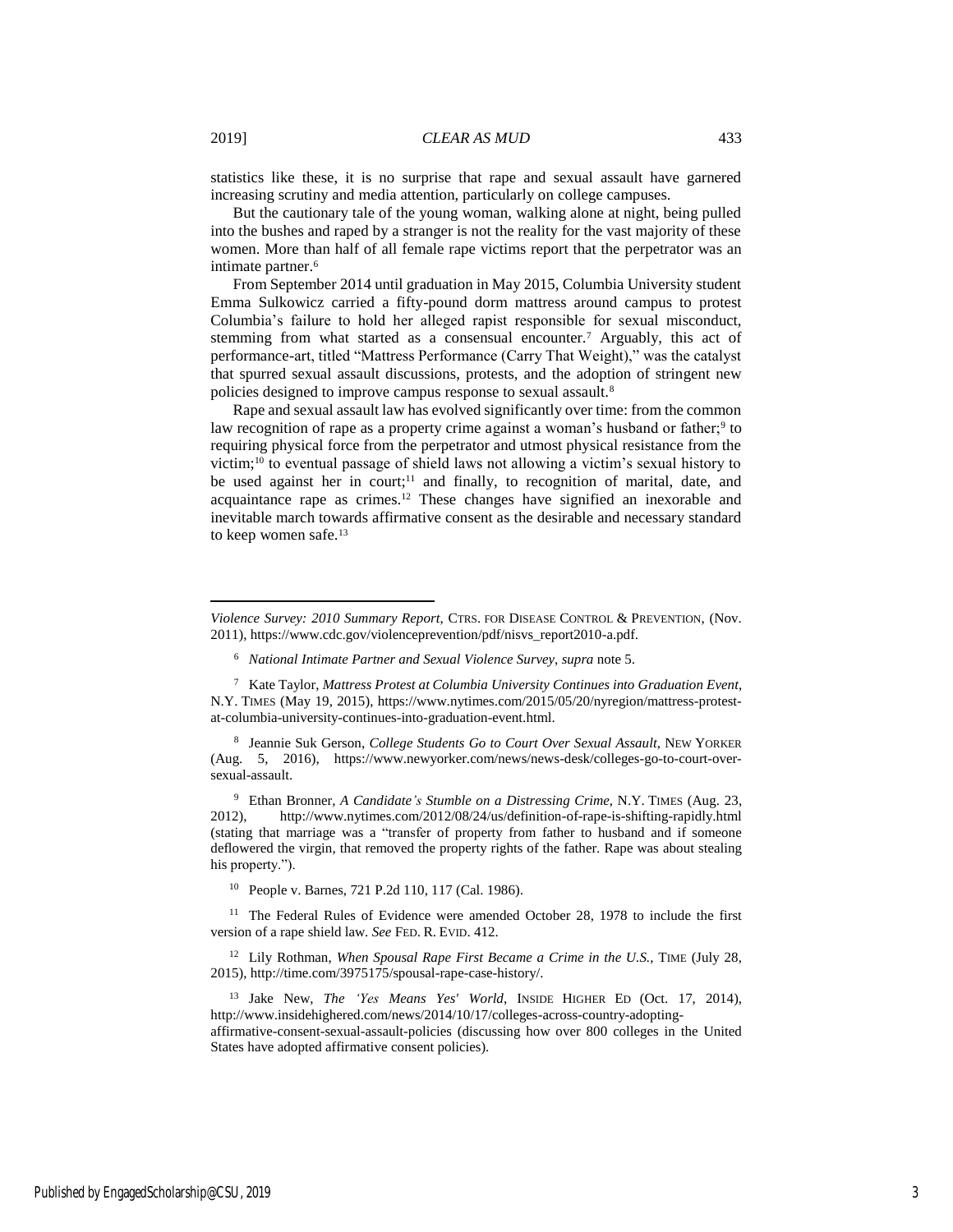Affirmative consent has become exceptionally polarized—it is either held up as the gold standard or vilified as a gross overreach of government.<sup>14</sup> There seems to be significant confusion as to the actual definition of affirmative consent.<sup>15</sup> Is it enough to say that "only yes means yes?"<sup>16</sup> Does affirmative consent require a verbal statement of consent?<sup>17</sup> In addition, both proponents and opponents of affirmative consent lack clarity in their support for, or objection to, affirmative consent as a substantive rule versus a procedural standard for adjudication.<sup>18</sup>

This Note will argue that although affirmative consent generally does not represent a significant change in consent law in the United States, statutes and policies requiring a further requirement that affirmative consent be clear and unambiguous ("clear affirmative consent") are problematic and raise constitutional concerns. This Note will focus exclusively on clear affirmative consent policies and will argue that such policies increase the dangers of policing sex and may punish even consenting adults. Further, clear affirmative consent policies are unconstitutional for several reasons: they are unconstitutionally overbroad; they violate First Amendment free speech rights; they violate substantive due process rights as unconstitutionally vague; and they violate the constitutional right to privacy.

Part II-A of this Note will provide a historical overview of rape and sexual assault law and policy in the United States, will comprehensively discuss the confusion surrounding definitions of affirmative consent, and will explain how clear affirmative consent policies differ from general affirmative consent policies. Part II-A will also clarify the distinctions between affirmative consent as a substantive social rule (how individuals are expected to act) and clear affirmative consent as the procedural standard (adjudication and punishment). This Note will argue that although affirmative consent is an appropriate and desirable social rule, as an adjudicative standard, clear affirmative consent policies do not effectively protect victims of rape and sexual assault, and they also raise constitutional concerns, as they violate rights of consenting adults. Using an adjudicative standard that is fundamentally flawed and intrudes upon the rights of law-abiding citizens significantly harms the position of victim's rights advocates. Such a flawed standard provides ammunition for critics to dismiss the claims of women more easily and further perpetuates the myth of vast numbers of false rape reports.

- <sup>16</sup> *Id.* at 65–66.
- <sup>17</sup> *Id.* at 66.

l

<sup>18</sup> *Id.* at 84.

<sup>14</sup> *Compare* Michael Fein, *Rethink Harvard's Sexual Harassment Policy*, BOSTON GLOBE (Oct. 15, 2014), http://www.bostonglobe.com/opinion/2014/10/14/rethink-harvard-sexualharassment-policy/HFDDiZN7nU2UwuUuWMnqbM/story.html (opposing Harvard's affirmative consent standard), *with* Wendy Murphy, *Harvard Gets it Right on Sexual Assault*, BOSTON GLOBE (Dec. 2, 2014), http://www.bostonglobe.com/opinion/2014/12/02/harvard-getsright-sexual-assault/mmM8hZRndrtP9MAPXwOvtM/story.html (supporting Harvard's affirmative consent standard).

<sup>15</sup> Jonathan Witmer-Rich, *Unpacking Affirmative Consent: Not As Great As You Hope, Not As Bad As You Fear*, 49 TEX. TECH L. REV. 57, 58 (2016) ("The phrase 'yes means yes' is a slogan (perhaps a good one), not an actual legal standard or an explanation of a legal standard. Affirmative consent does not require 'express verbal agreement.'").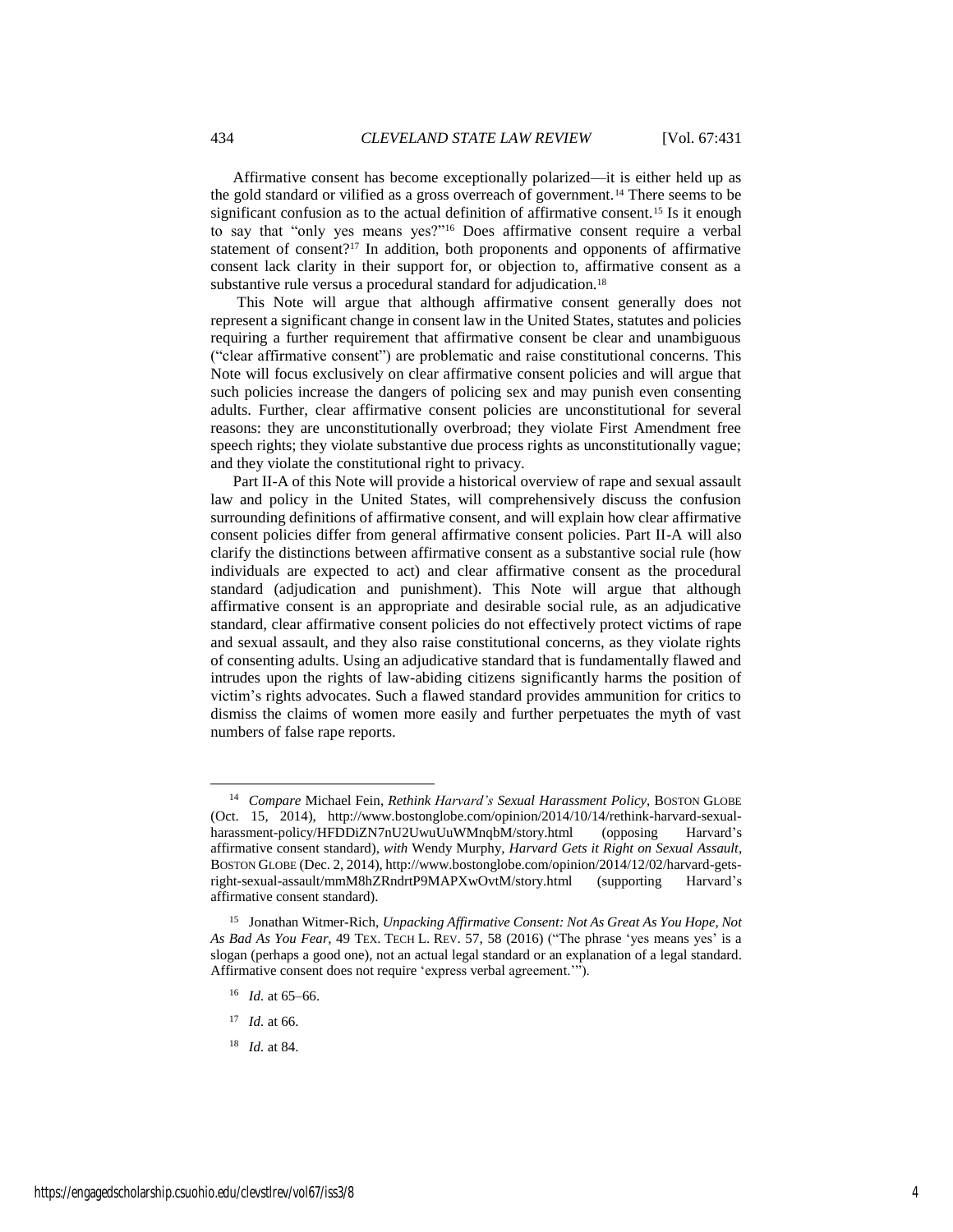#### 2019] *CLEAR AS MUD* 435

Part II will also include a brief discussion of Title IX's role in the campus sexual assault adjudication process (II-B) and introductions to the constitutional guarantees of free speech (II-C) and privacy (II-D). Part III-A will discuss the dangers presented by clear affirmative consent policies as related to policing sex and Part III-B will provide a cautionary tale of a university student who was expelled from school due to an alleged sexual assault, despite both parties stating that the sexual encounter was consensual.

Part IV-A will argue that clear affirmative consent policies are unconstitutionally overbroad. Part IV-B will make a case that clear affirmative consent policies violate free speech and will examine expressive conduct as speech, the compelled speech doctrine, and prohibited government restriction of speech. Part IV-C will examine substantive due process and will argue that clear affirmative consent policies are unconstitutionally vague. Finally, Part IV-C will investigate the dangers of clear affirmative consent as the standard in criminal prosecutions and will contend that these policies violate the constitutional right to privacy as part of the liberty guarantee of the Fifth and Fourteenth Amendment due process clauses.

#### II. BACKGROUND

#### *A. Affirmative Consent: What is it and how did we get here?*

To fully understand the discourse and controversy surrounding the affirmative consent standard, it is important to identify common misconceptions about what affirmative consent is and to discuss how the history and evolution of rape and sexual assault law in the United States has shaped the conversations about consent that are ongoing today.

#### 1. History and Evolution of Rape and Sexual Assault Law

Upon examining the history of rape and sexual assault law, it becomes immediately clear that it is inextricable from sexism and misogyny<sup>19</sup> and is laden with historical baggage and political half-steps."<sup>20</sup> The state of modern rape law has been described as "the product of a set of imperfect compromises, based upon historical contingencies," with competing political forces shaping the slow evolution of consent.<sup>21</sup>

Even into the 1970s, the common law definition of rape was largely designed to protect male interests, with little regard for victims' rights.<sup>22</sup> The traditional common law elements of rape were: "(1) sexual intercourse; (2) between a man and a woman who is not his wife; (3) achieved by force or threat of severe bodily harm; and (4) without her consent."<sup>23</sup> Courts routinely interpreted the non-consent and force requirements to require that a woman's resistance rise to the level of a "valiant struggle

l

<sup>19</sup> People v. Barnes, 721 P.2d 110, 118 (Cal. 1986) (discussing the history of rape law, and emphasizing that the resistance requirement stemmed from a distrust of women); Anne M. Coughlin, *Sex and Guilt*, 84 VA. L. REV. 1, 5, 13 (Feb. 1998).

<sup>20</sup> Corey Rayburn Yung, *Rape Law Fundamentals*, 27 YALE J.L. & FEMINISM 1, 5 (2015).

<sup>21</sup> *Id.*

<sup>22</sup> *Id.* at 15.

<sup>23</sup> *Id.*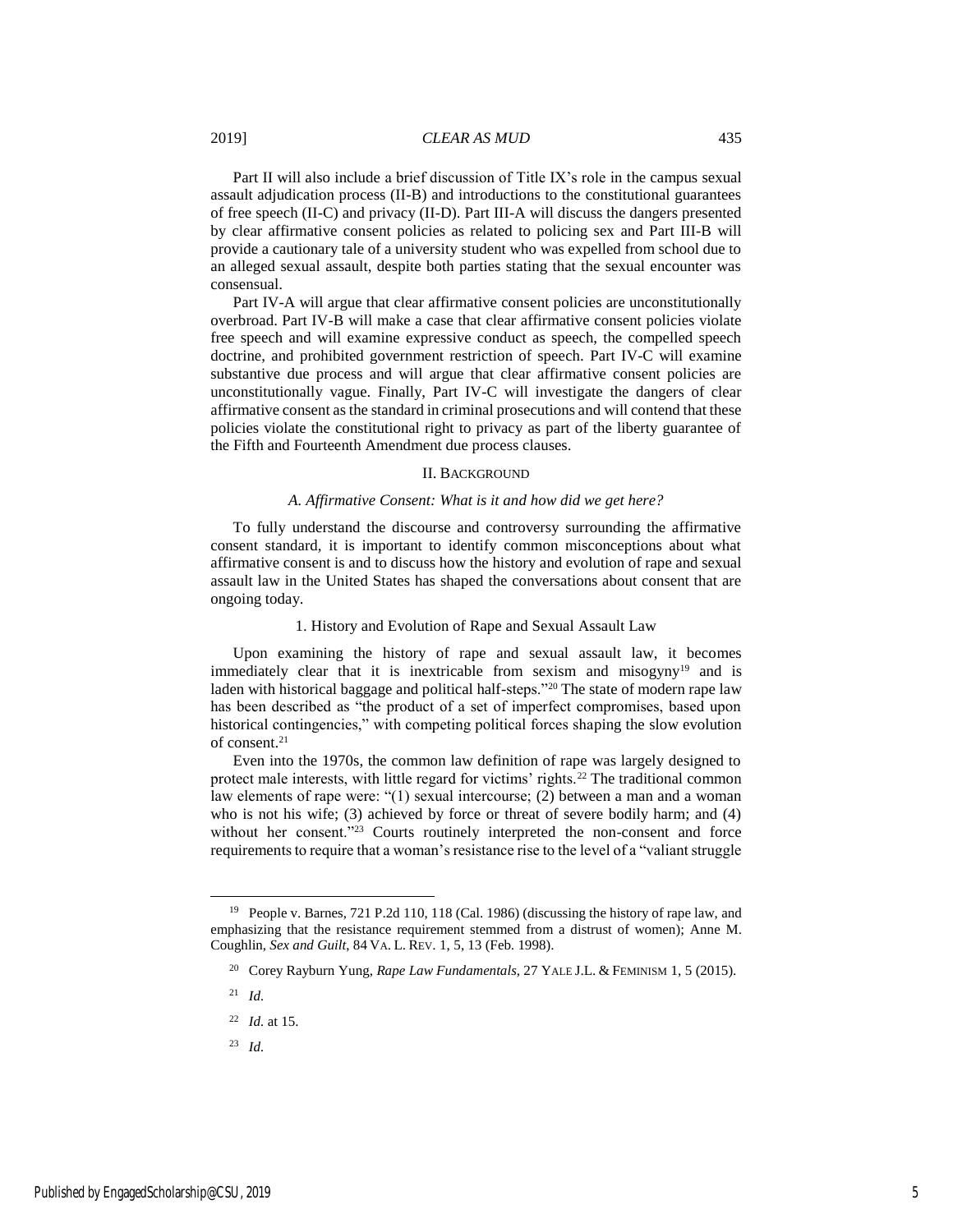to uphold her honor" and must be "to the utmost limit of her power."<sup>24</sup> Courts held that even when threatened with specific violence, if a victim eventually stopped resisting, such "voluntary" submission to a rapist would amount to consent.<sup>25</sup> In addition, courts were permitted to consider a victim's past sexual behavior—with the defendant or others—to question her credibility as a witness and prove consent.<sup>26</sup> Most jurisdictions required corroboration because a woman's testimony was considered to be inherently untrustworthy, and therefore, insufficient to show non-consent by itself.<sup>27</sup>

The feminist movement significantly influenced rape law reform.<sup>28</sup> Michigan became the first state to substantially reform rape law in the mid-1970s.<sup>29</sup> Over the next twenty years, rape law reform took hold, leading to major changes, including: abandoning of gender-specific terms in favor of gender-neutrality; criminalizing all types of penetration, rather than just vaginal intercourse; and criminalizing marital rape.<sup>30</sup> Nevertheless, courts continued to reverse rape convictions where the complainant exhibited little or no resistance, even where consent was objectively absent.<sup>31</sup> Even a verbal "no" was not enough in many circumstances<sup>32</sup> and it was not until much later that the idea of "no means no" even took hold.<sup>33</sup>

Only recently have jurisdictions abandoned the requirement of force.<sup>34</sup> In 1991, the Senate Report for the Violence Against Women Act of 1991 acknowledged the "subtle prejudices" against rape victims in the legal system and that rape prosecutions

<sup>26</sup> People v. Barnes, 721 P.2d 110, 117 (Cal. 1986); SUSAN ESTRICH, REAL RAPE 47–49 (1987).

<sup>27</sup> *Barnes*, 721 P.2d at 117–18 ("The requirement that a woman resist her attacker appears to have been grounded in the basic distrust with which courts and commentators traditionally viewed a woman's testimony regarding sexual assault. According to the 17th century writings of Lord Matthew Hale, in order to be deemed a credible witness, a woman had to be of good fame, disclose the injury immediately, suffer signs of injury and cry out for help.") (internal citations omitted).

<sup>28</sup> Jason M. Price, *Sex, Lies, and Rape Shield Statutes: The Constitutionality of Interpreting Rape Shield Statutes to Exclude Evidence Relating to the Victim's Motive to Fabricate*, 18 W. NEW ENG. L. REV. 541, 550–51 (1996).

<sup>29</sup> Yung, *supra* note 20, at 15; Price, *supra* note 28, at 551.

<sup>30</sup> Yung, *supra* note 20, at 15, 20.

<sup>31</sup> United States v. Townsend, 34 M.J. 882, 885 (C.G.C.M.R. 1992) (overturning a military rape conviction when victim did not manifest resistance, but "froze" when her verbal protests went unheeded); People v. Bales, 169 P.2d 262, 265 (Cal. App. 1946) (reversing rape conviction where evidence showed no real resistance from complainant).

<sup>32</sup> Commonwealth v. Berkowitz, 641 A.2d 1161, 1164 (1994) (finding that woman was not raped despite repeated verbal "no's" when victim did not approach the locked door to attempt to unlock it, and defendant did not use force or threats).

<sup>33</sup> Joel Emlen, *A Critical Exercise in Effectuating "No Means No" Rape Law*, 29 VT. L. REV. 215, 215, 220 (2004).

<sup>34</sup> Yung, *supra* note 20, at 16; *see* State *ex rel.* M.T.S., 609 A.2d 1266, 1278 (N.J. 1992).

<sup>24</sup> People v. Hughes, 343 N.Y.S.2d 240, 241 (N.Y. App. Div. 1973).

<sup>25</sup> Yung, *supra* note 20, at 15.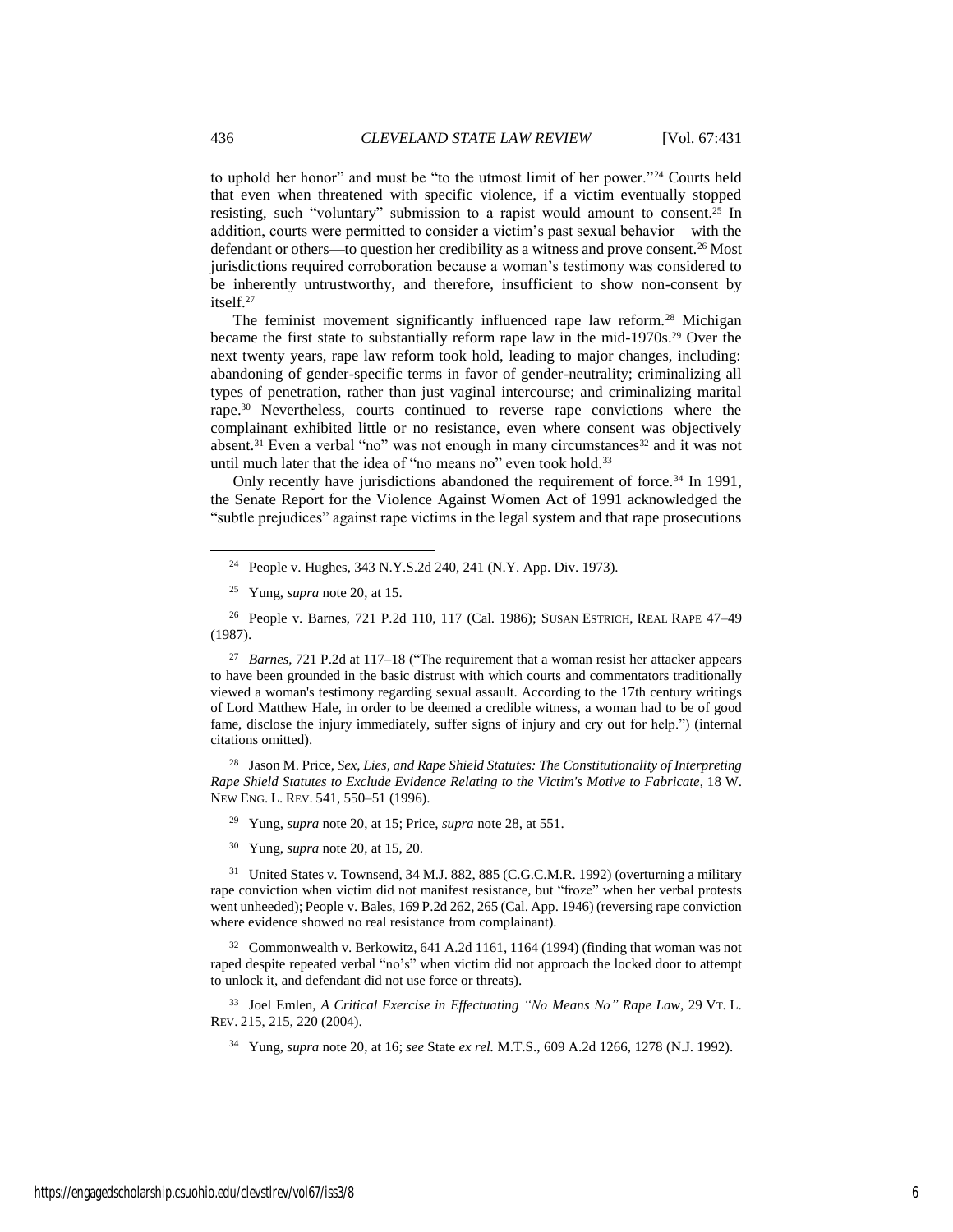"put the victim—not the attacker—on trial."<sup>35</sup> Until 2012, even the FBI's Uniform Crime Reporting Program still used a definition of "forcible rape" that originated in the 1920s: "the carnal knowledge of a female, forcibly and against her will," which only includes forcible penetration of a vagina by a penis, excluding oral or anal penetration, and excluding vaginal penetration with an object other than a penis.<sup>36</sup> The new FBI definition states "penetration, no matter how slight, of the vagina or anus with any body part or object, or oral penetration by a sex organ of another person, without the consent of the victim."<sup>37</sup>

Historically, defendants in rape or sexual assault proceedings were permitted to introduce evidence of the complainant's prior sexual experiences.<sup>38</sup> Rape shield laws were not widely adopted until the late 1970s, and in 1978, Congress enacted Federal Rule of Evidence 412, making the sexual history of a victim inadmissible under most circumstances.<sup>39</sup> The historical precedent was steeped in mistrust of women and a social desire to police the behaviors of women feared to be promiscuous.<sup>40</sup> This led to decades of rape law that subjugated the sexual autonomy and bodily integrity of women to the desires of sexually aggressive men. It is no surprise that modern reformists continued to seek change that would further transform the paradigm.<sup>41</sup>

#### 2. Affirmative Consent: Yes Means Yes? Not Exactly

The historical shift of rape and sexual assault law, coupled with the contemporary climate demanding changes in the prevention and handling of ever-increasing numbers of sexual assaults, have led to the current highly charged debate. Unsurprisingly, affirmative consent emerged as a desirable standard.<sup>42</sup>

Affirmative consent, at its most basic level, simply requires that "some signal of agreement must be sent by each party to a sexual encounter."<sup>43</sup> In other words, affirmative consent simply requires some expression of willingness to participate in a sexual encounter, rather than depending on the absence of an expression of unwillingness. Commentators have argued that this represents at most a modest clarification of what is already the modern practice in rape and sexual assault cases in most U.S. jurisdictions.<sup>44</sup> Affirmative consent is most notoriously described as "only

<sup>37</sup> *Id.*

 $\overline{\phantom{a}}$ 

- <sup>38</sup> Price, *supra* note 28, at 550.
- <sup>39</sup> *Id.* at 551.

<sup>40</sup> *See id.* at 550 ("One of the reasons [for allowing inquiry into a victim's sexual history] . . . was that unchaste women were considered dishonest. Further, supporters of the common-law doctrine . . . justified the doctrine by stating that a woman's unchaste character is probative on the issue of whether the woman consented to sex on a particular occasion.").

- <sup>41</sup> Stephen Schulhofer, *Reforming the Law of Rape*, 35 LAW & INEQ. 335, 335–36 (2017).
- <sup>42</sup> *See* New, *supra* note 13.
- <sup>43</sup> Witmer-Rich, *supra* note 15, at 88.
- <sup>44</sup> *Id.*

<sup>35</sup> S. REP. NO. 102-197, at 50, 57 (1991).

<sup>36</sup> Charlie Savage, *U.S. to Expand Its Definition of Rape in Statistics*, N.Y. TIMES (Jan. 6, 2012), http://www.nytimes.com/2012/01/07/us/politics/federal-crime-statistics-to-expandrape-definition.html.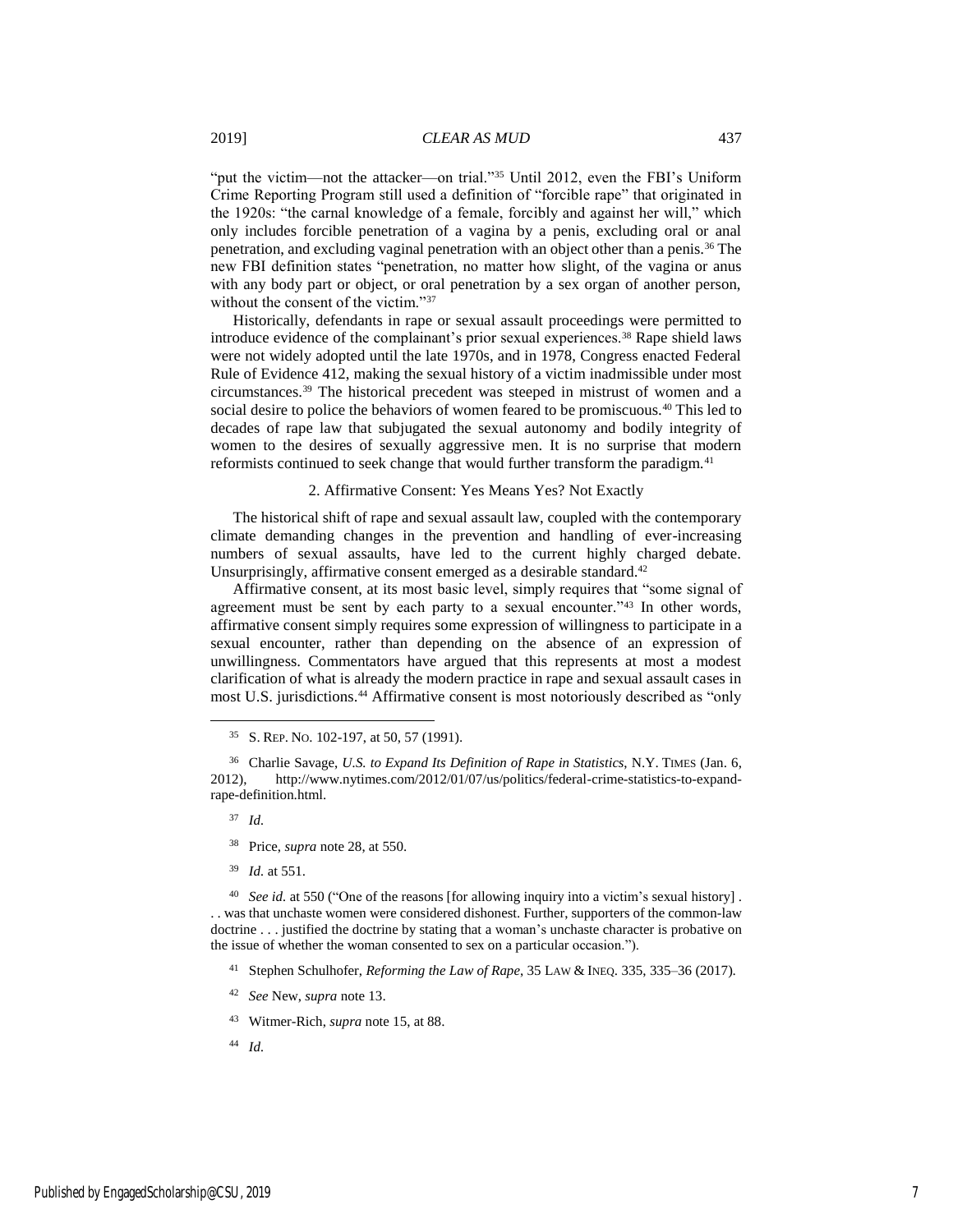yes means yes,"<sup>45</sup> but this slogan severely oversimplifies the concept, and is in fact inaccurate as the definition of the legal standard required of affirmative consent.<sup>46</sup> Generally, affirmative consent does not require express verbal permission,<sup>47</sup> meaning many things besides "yes," can mean "yes."

While most U.S. jurisdictions do not use affirmative consent to describe the legal consent element, New Jersey, Illinois, Washington, and Wisconsin all incorporate language requiring "freely given agreement" for sexual contact.<sup>48</sup> The New Jersey Supreme Court stated that defendants must believe that "the alleged victim had freely given affirmative permission" and that "[s]uch permission can be indicated either through words or through actions that, when viewed in the light of all the surrounding circumstances, would demonstrate to a reasonable person affirmative and freely-given authorization for the specific act of sexual penetration."<sup>49</sup> Although the court used the term "affirmative permission" and clearly articulated permission could be given through words or actions, it did not further define or clarify the standard.

While affirmative consent as the standard in the criminal context is relatively rare, it has taken a firm hold on college and university campuses. The National Center for Higher Education Risk Management reported that as of 2014, over 800 colleges have adopted an affirmative consent standard.<sup>50</sup> The state legislatures in California and New York even codified the affirmative consent standard, requiring that an affirmative consent definition be adopted for all state university sexual assault policies.<sup>51</sup> California's definition is:

"Affirmative consent" means affirmative, conscious, and voluntary agreement to engage in sexual activity. It is the responsibility of each

- <sup>46</sup> Witmer-Rich, *supra* note 15, at 66.
- <sup>47</sup> *Id.*

 $\overline{\phantom{a}}$ 

<sup>48</sup> *Id.* at 61 n.13 (citing State *ex rel*. M.T.S., 609 A.2d 1266, 1278 (N.J. 1992) ("Such permission can be indicated either through words or through actions that, when viewed in the light of all the surrounding circumstances, would demonstrate to a reasonable person affirmative and freely-given authorization for the specific act of sexual penetration."). *See, e.g.*, 720 ILL. COMP. STAT. 5/11-1.70(a) (2012) ("'Consent' means a freely given agreement to the act of sexual penetration or sexual conduct in question. Lack of verbal or physical resistance or submission by the victim resulting from the use of force or threat of force by the accused shall not constitute consent."); WASH. REV. CODE § 9A.44.010(7) (2007) ("'Consent' means that at the time of the act of sexual intercourse or sexual contact there are actual words or conduct indicating freely given agreement to have sexual intercourse or sexual contact.").

<sup>49</sup> State *ex rel*. M.T.S., 609 A.2d 1266, 1278 (N.J. 1992).

<sup>50</sup> Wendy Adele Humphrey, *"Let's Talk About Sex": Legislating and Educating on the Affirmative Consent Standard*, 50 U.S.F.L. REV. 35, 57 (2016).

<sup>51</sup> CAL. EDUC.CODE § 67386(a)(1) (West 2016); N.Y.EDUC.LAW § 6441 (McKinney 2015) ("Every institution shall adopt the following definition of affirmative consent as part of its code of conduct: 'Affirmative consent is a knowing, voluntary, and mutual decision among all participants to engage in sexual activity. Consent can be given by words or actions, as long as those words or actions create clear permission regarding willingness to engage in the sexual activity. Silence or lack of resistance, in and of itself, does not demonstrate consent.'").

<sup>45</sup> Janet Napolitano, *"Only Yes Means Yes": An Essay on University Policies Regarding Sexual Violence and Sexual Assault*, 33 YALE L. & POL'Y REV. 387, 389–90 (2015).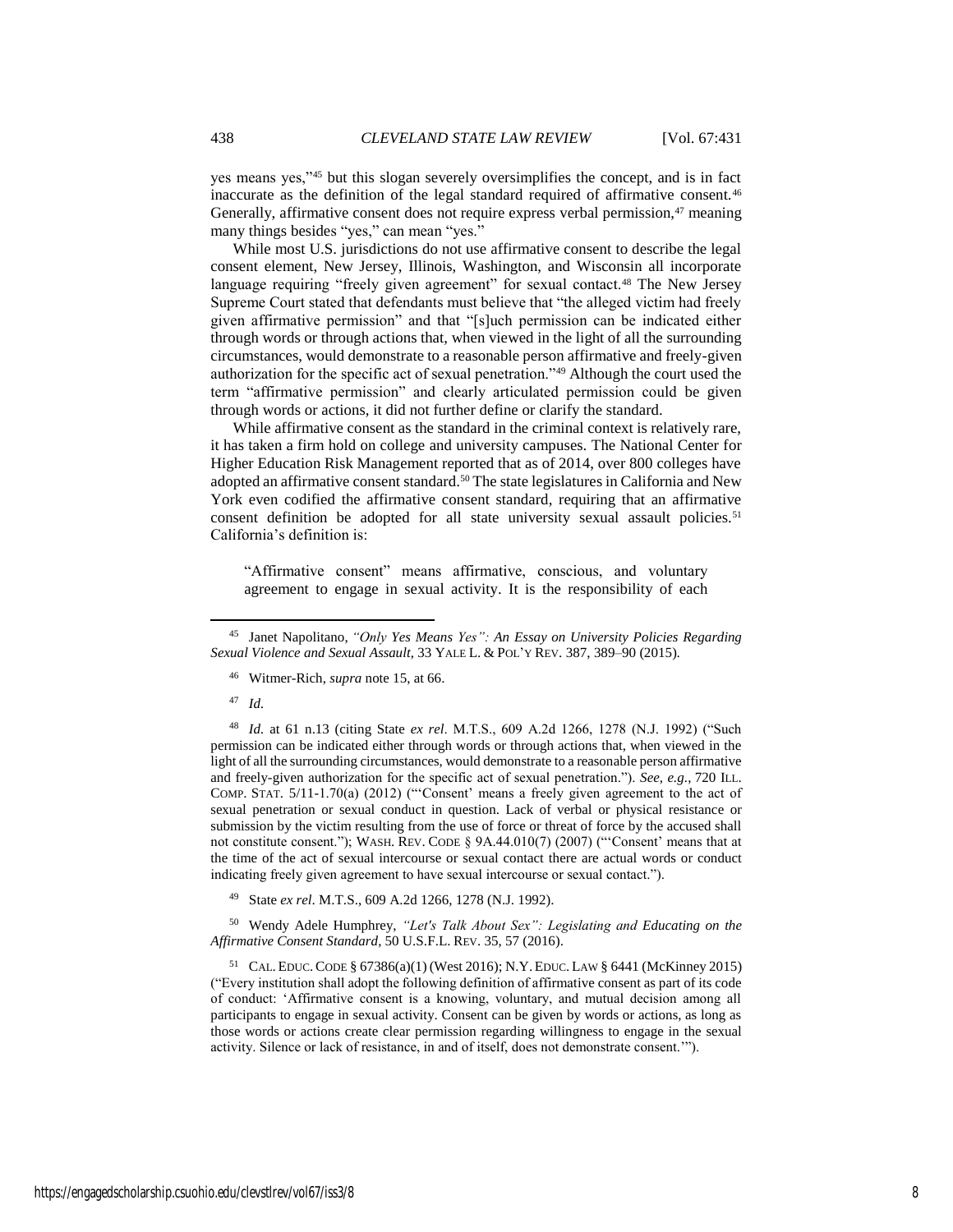#### 2019] *CLEAR AS MUD* 439

person involved in the sexual activity to ensure that he or she has the affirmative consent of the other or others to engage in the sexual activity. Lack of protest or resistance does not mean consent, nor does silence mean consent. Affirmative consent must be ongoing throughout a sexual activity and can be revoked at any time. The existence of a dating relationship between the persons involved, or the fact of past sexual relations between them, should never by itself be assumed to be an indicator of consent.<sup>52</sup>

Even in states without such legislation, universities around the country are adopting similar definitions for their sexual assault policies.<sup>53</sup>

3. Different Standards: Affirmative Consent and Clear Affirmative Consent

Affirmative consent does not mean clear, unambiguous consent.<sup>54</sup> This is perhaps the most common misconception about affirmative consent and is easily observed in commentary from both critics and supporters of the affirmative consent standard.<sup>55</sup> Even a survey of dictionary definitions does not support interpreting affirmative to mean unambiguous.<sup>56</sup> While affirmative consent by itself does not impose the unambiguous standard, there are a small but growing number of policies that also include an unambiguous or clear consent standard as part of their affirmative consent definitions.<sup>57</sup> This distinction has "gone largely unnoticed in the literature" and "represents a major change to existing sexual assault law or university policies. Simply requiring affirmative consent does not."<sup>58</sup>

For example, in Columbia University's 2017 Gender-Based Misconduct Handbook, students are advised that "[c]onsensual sexual conduct requires affirmative consent. New York State law defines affirmative consent as a knowing, voluntary and mutual decision among all participants involved."<sup>59</sup> The policy further explains that consent may be given "by words or actions, as long as those words or actions clearly communicate willingness to engage in the sexual activity. It is important not to make assumptions about consent. If there is confusion or ambiguity, participants need to stop sexual activity and talk about each person's willingness to continue."<sup>60</sup>

l

- <sup>56</sup> Witmer-Rich, *supra* note 15, at 68.
- <sup>57</sup> *Id.* at 69.
- <sup>58</sup> *Id.* at 68.

<sup>59</sup> GENDER-BASED MISCONDUCT POLICY AND PROCEDURES FOR STUDENTS, COLUM. U. 4  $(\text{Aug.} \hspace{1.5cm} 24, \hspace{1.5cm} 2018),$ http://www.columbia.edu/cu/studentconduct/documents/GBMPolicyandProceduresforStudent s.pdf.

<sup>60</sup> *Id.* at 9.

<sup>52</sup> CAL. EDUC. CODE § 67386(a)(1) (West 2016).

<sup>53</sup> Witmer-Rich, *supra* note 15, at 63.

<sup>54</sup> *Id.* at 68.

<sup>55</sup> *See* Deborah Tuerkheimer, *Slutwalking in the Shadow of the Law*, 98 MINN. L. REV. 1453, 1476 (2014); Katharine K. Baker, *Why Rape Should Not (Always) Be a Crime*, 100 MINN. L. REV. 221, 263–64 (2015).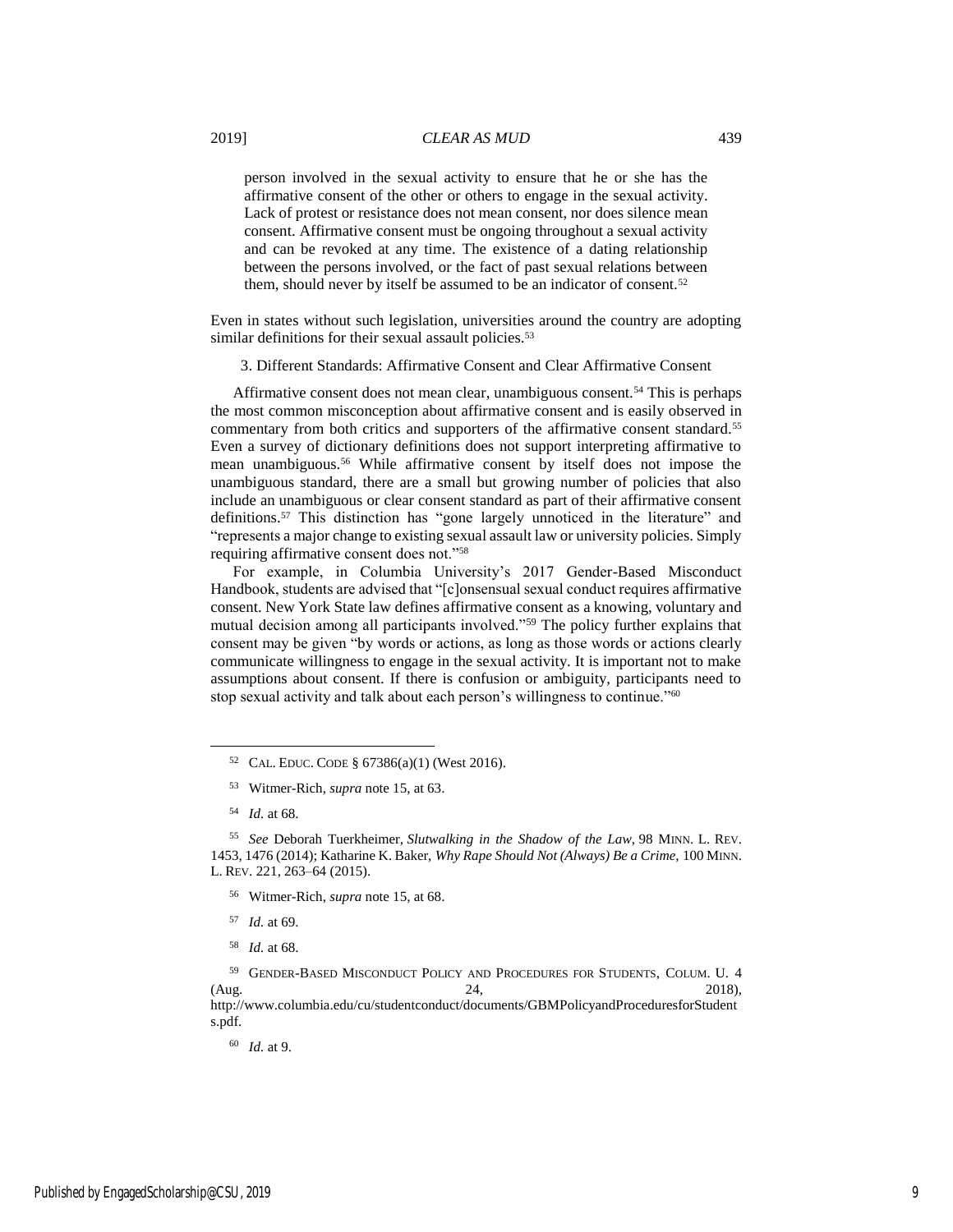The difficulty in interpreting Columbia's policy is that the initial language defining affirmative consent does not contain a requirement that consent be unambiguous. However, in a later, clarifying sentence, the policy adds language requiring that one's words or actions "clearly communicate willingness."<sup>61</sup> This creates confusion when interpreting this statute, as the later sentence seems designed to clarify the first sentence, but in reality, it instead adds an additional standard that is substantially different than affirmative consent.<sup>62</sup> This additional requirement of clear, unambiguous consent creates both social and constitutional concerns.<sup>63</sup>

#### 4. Substantive Rule vs. Procedural Rule

One aspect of affirmative consent policies that creates confusion and disagreement is the standard as it relates to substantive rules (how people should behave) versus how it relates to procedural rules (how violations are adjudicated).<sup>64</sup> Affirmative consent as a substantive rule is designed to prevent assumptions about consent and to encourage increased communication of all parties to a sexual encounter.<sup>65</sup> It seems uncontroversial that these are positive goals, and if affirmative consent can help realize them, it should be adopted as the substantive standard and immediately incorporated into discussions about sex education and sexual assault prevention.

However, affirmative consent also carries with it a procedural and adjudicative aspect. As a procedural rule, the affirmative consent standard includes significant deficiencies, and it simply does not alleviate the current procedural difficulties faced by university administrative hearing boards or courts using non-affirmative definitions of consent. Adjudicative bodies—either courts in criminal proceedings, or university disciplinary committees for campus incidents—play two main roles: (1) fact-finding, and (2) interpretation of the facts to determine if consent was given. The first role, fact-finding, is often considered the "he said, she said" portion of the process.<sup>66</sup> Affirmative consent fails to ease the difficulty of this process when adjudicators must consider evidence from both sides and determine which version of the story is most credible.<sup>67</sup> Affirmative consent comes into play in the second role: interpretation of the facts to determine if consent was given.<sup>68</sup> Interpreting the often imprecise communication between parties to a sexual encounter often represents the most difficult task for adjudicators of sexual assault cases.<sup>69</sup> Unfortunately, requiring some

<sup>61</sup> *Id.*

 $\overline{\phantom{a}}$ 

- <sup>62</sup> Witmer-Rich, *supra* note 15, at 65.
- <sup>63</sup> *See* discussion *infra* Parts III–IV.

<sup>64</sup> Witmer-Rich, *supra* note 15, at 59 ("[T]he concept of affirmative consent carries with it a cluster of both substantive rules (related to the definition of consent) and procedural rules (related to how criminal prosecutions or university adjudications should be conducted).").

- <sup>65</sup> *Id.* at 65.
- <sup>66</sup> *Id.* at 86.
- <sup>67</sup> *Id.*
- <sup>68</sup> *Id.* at 86–87.
- <sup>69</sup> *Id.* at 87.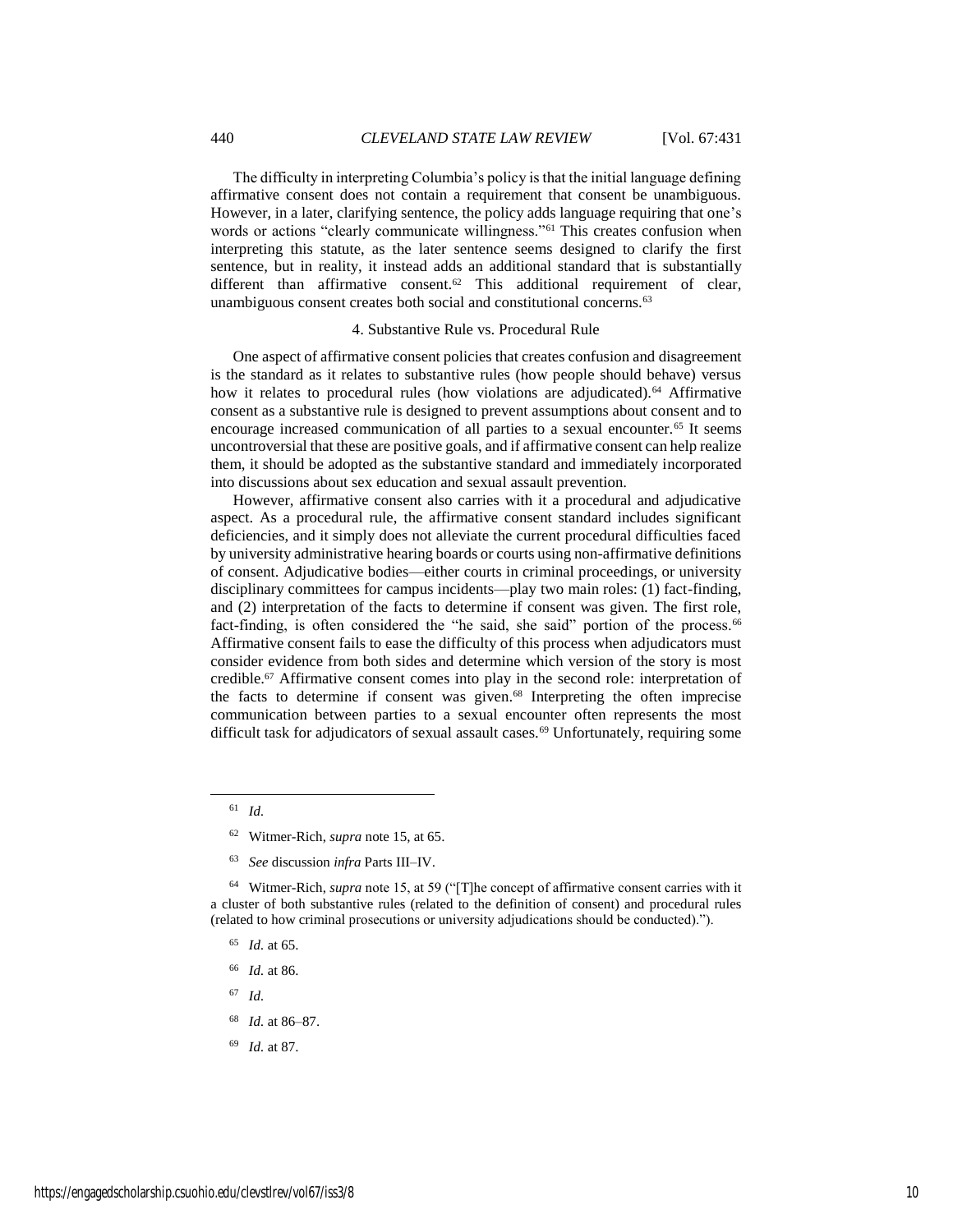affirmative signal of consent will not solve this already difficult problem.<sup>70</sup> Furthermore, because definitions are often unclear as to what behavior is sufficient to constitute affirmative consent, the standard is likely to be applied inconsistently, potentially resulting in both over and under punishment.

The most widely used definitions of affirmative consent do not specifically require express verbal permission (as permission may also be granted through actions), nor do they require that permission be clear or unambiguous.<sup>71</sup> With these kinds of definitions, there is unlikely to be a constitutional violation because there is no significant alteration of currently used consent definitions interpreted in the criminal context almost uniformly throughout the United States. However, policies that use affirmative consent as an adjudicative standard that require clear, unambiguous affirmative consent are unconstitutionally overbroad and vague. Such policies also violate the First Amendment's right to free speech, as well as the constitutional right to privacy.

#### *B. The Role of Title IX in the Affirmative Consent Debate*

Title IX requires universities to respond to sexual assault on campus to protect student victim's educational interests and is therefore, a significant driving factor in the adoption of affirmative consent standards.<sup>72</sup> Title IX of the Educational Amendments of 1972 prohibits sex discrimination in education programs or activities that receive federal funding, including public colleges and universities.<sup>73</sup> Section 1681 states that "[n]o person in the United States shall, on the basis of sex, be excluded from participation in, be denied the benefits of, or be subjected to discrimination under any education program or activity receiving Federal financial assistance."<sup>74</sup> Sexual harassment, including sexual violence, is considered sex discrimination under Title IX. Title IX defines sexual harassment as: "unwelcome conduct of a sexual nature," and can include "unwelcome sexual advances, requests for sexual favors, and other verbal, nonverbal, or physical conduct of a sexual nature."<sup>75</sup> If the behavior is serious enough to limit a victim's ability to participate in, or benefit from, the school's program, it triggers a university's duty to act.<sup>76</sup> Title IX provides a private right of

 $\overline{a}$ 

<sup>76</sup> *Id.* at 5.

<sup>70</sup> *Id.*

<sup>71</sup> *Id.* at 88.

<sup>72</sup> *Id.* at 61.

<sup>73</sup> 20 U.S.C. § 1681 (2012).

<sup>74</sup> *Id.* at § 1681(a).

<sup>75</sup> OFFICE FOR CIVIL RIGHTS, U.S. DEP'T OF EDUC., *Revised Sexual Harassment Guidance: Harassment of Students by School Employees, Other Students, or Third Parties* (2001) [hereinafter *2001 Guidance*].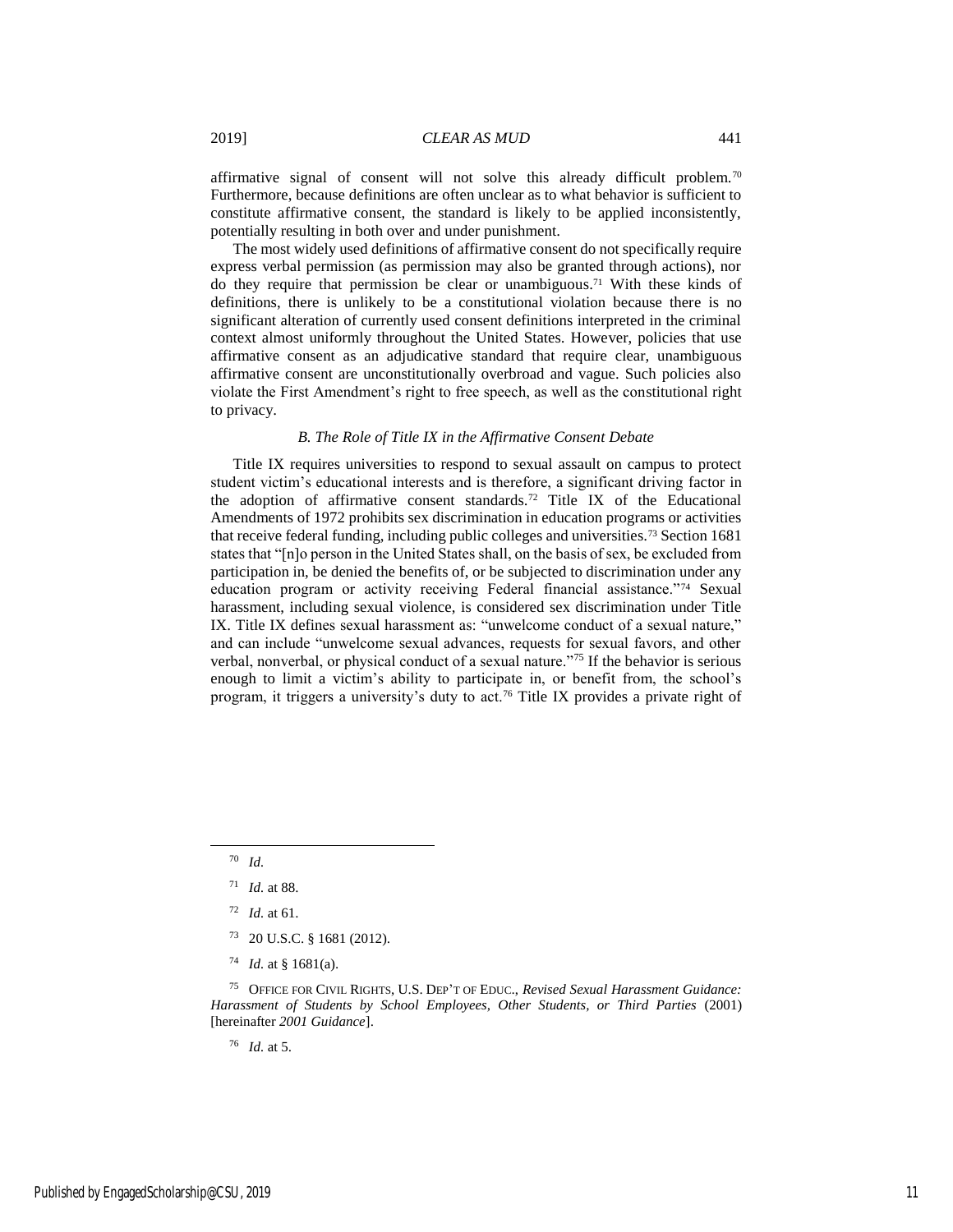action<sup>77</sup> and is enforced by the U.S. Department of Education's Office for Civil Rights ("OCR") and the court system.<sup>78</sup>

In 1981, administrative guidance first prohibited employee-student harassment as sex discrimination under Title IX.<sup>79</sup> The Supreme Court expanded the private right of action to allow money damages in teacher-student harassment cases, when (1) an official with authority to address the situation has actual knowledge, and (2) the official is "deliberately indifferent" in the response.<sup>80</sup> By 2000, both OCR and the Supreme Court expanded the definition to include student to student harassment in higher education,<sup>81</sup> stating that:

Sexual harassment of a student can deny or limit, on the basis of sex, the student's ability to participate in or to receive benefits, services, or opportunities in the school's program. Sexual harassment of students is, therefore, a form of sex discrimination prohibited by Title IX under the circumstances described in this guidance.<sup>82</sup>

Title IX prohibits both quid pro quo harassment (usually teacher-to-student) and hostile environment harassment, which can be either teacher-to-student, or student-tostudent.<sup>83</sup> Title IX protects a student's private interest in his or her education, but focuses on accusers of sexual assault, rather than accused students.<sup>84</sup>

To protect a student victim's education interests, Title IX requires that universities respond to allegations of sexual assaults on campus. Under OCR's standards, a school is in violation of Title IX when: (1) a responsible school official knew of or reasonably should have known of harassment; and (2) the school failed to respond promptly and effectively to eliminate the hostile environment and prevent its recurrence; or, (3) the accused student's conduct was unwanted and sufficiently serious to deny or limit the harassed student's ability to participate in an educational program or benefit.<sup>85</sup> OCR specifically stated that its standard for a violation is broader than the courts'

l

- <sup>84</sup> Hogan, *supra* note 78, at 280.
- <sup>85</sup> *2001 Guidance*, *supra* note 75, at 12–13.

<sup>77</sup> Fitzgerald v. Barnstable Sch. Comm., 555 U.S. 246, 255 (2009) ("[Title IX's] only express enforcement mechanism, § 1682, is an administrative procedure resulting in the withdrawal of federal funding from institutions that are not in compliance. In addition, this Court has recognized an implied private right of action . . . [for which] both injunctive relief and damages are available.").

<sup>78</sup> Holly Hogan, *The Real Choice in a Perceived "Catch-22": Providing Fairness to Both the Accused and Complaining Students in College Sexual Assault Disciplinary Proceedings*, 38 J.L. & EDUC. 277, 280 (2009).

<sup>79</sup> OCR Policy Memorandum from Antonio J. Califa, Dir. of Litig., Enf't, & Policy Serv., to Reg'l Civil Rights Dirs. (Aug. 31, 1981).

<sup>80</sup> Gebser v. Lago Vista Indep. Sch. Dist., 524 U.S. 274, 277 (1998).

<sup>81</sup> Stephen Henrick, *A Hostile Environment for Student Defendants: Title IX and Sexual Assault on College Campuses*, 40 N. KY. L. REV. 49, 51 (2013).

<sup>82</sup> *2001 Guidance*, *supra* note 75, at 2.

<sup>83</sup> *Id.* at 5.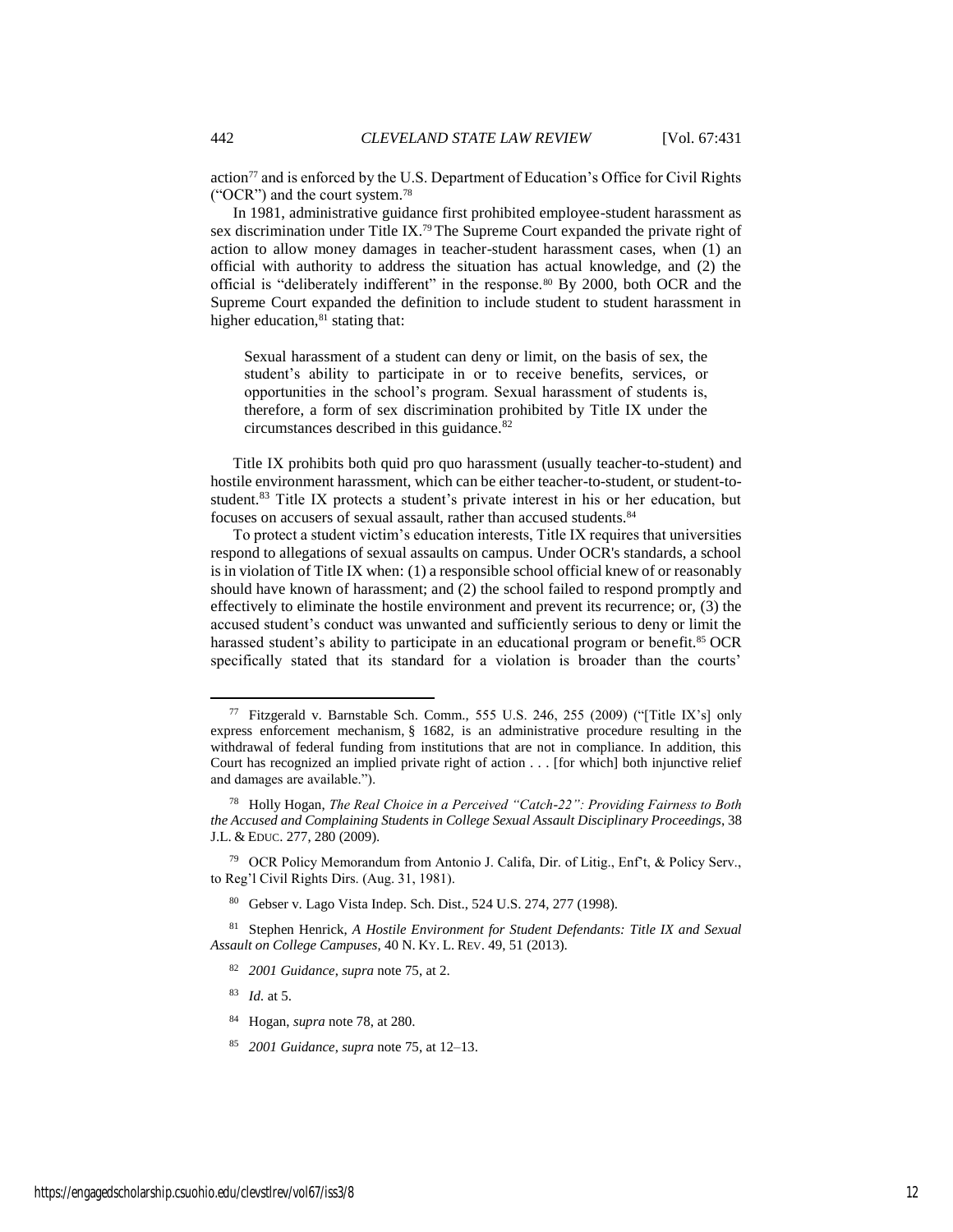definition.<sup>86</sup> Therefore, colleges and universities must take reports of sexual assault and sexual harassment seriously, and work to protect students from the academic barriers erected by sex discrimination. This focus on protection of victims of sexual assault played a key role in the adoption of affirmative consent standards on campuses across the nation, as affirmative consent is widely seen as more protective.

#### *C. First Amendment: Free Speech*

Perhaps one of the most lauded and fundamental rights afforded by the United States Constitution is the right to free speech. The First Amendment of the U.S. Constitution provides that "Congress shall make no law . . . abridging the freedom of speech."<sup>87</sup> While the text provides no limiting language or modifiers, it is well-settled that the right to free speech is not absolute.<sup>88</sup> In *Roth v. United States*, Justice Brennan stated "[i]n light of history, it is apparent that the unconditional phrasing of the First Amendment was not intended to protect every utterance."<sup>89</sup> Litigation involving the constitutional question of free speech asks "whether the First Amendment allows public regulation of the particular communication in the circumstances under which it was made."<sup>90</sup> The right not to speak is as important as the right to speak freely and the Supreme Court has held that government compelled speech violates the First Amendment.<sup>91</sup> The Supreme Court held a law compelling individuals to be couriers for ideological messages unconstitutional under the First Amendment right against compelled speech.<sup>92</sup>

These free speech protections guaranteed by the First Amendment extend to schools, as students do not "shed constitutional rights to freedom of speech or expression at the schoolhouse gate. This has been the unmistakable holding of [the Supreme] Court."<sup>93</sup> The Court held that free speech is protected on public college and university campuses,<sup>94</sup> further stating that First Amendment protections on college campuses are necessary for the preservation of democracy:

The essentiality of freedom in the community of American universities is almost self-evident. No one should underestimate the vital role in a democracy that is played by those who guide and train our youth. To impose any strait jacket upon the intellectual leaders in our colleges and universities would imperil the future of our Nation . . . Teachers and

l

- <sup>88</sup> 16A AM. JUR. 2D *Constitutional Law* § 513 (2017).
- <sup>89</sup> Roth v. United States, 354 U.S. 476, 483 (1957).

<sup>90</sup> WILLIAM H. ERICKSON, ET AL., UNITED STATES SUPREME COURT CASES AND COMMENTS: CRIMINAL LAW AND PROCEDURE ¶ 5A.03[1][a] (Matthew Bender ed. 2017).

<sup>91</sup> *See generally* W. Va. State Bd. of Educ. v. Barnette, 319 U.S. 624 (1943) (striking down state school requirement that all children must salute the American flag); *see* Wooley v. Maynard, 430 U.S. 705 (1977).

- <sup>92</sup> *Maynard*, 430 U.S. at 705–06.
- 93 Tinker v. Des Moines Indep. Cmty. Sch. Dist, 393 U.S. 503, 506 (1969).
- <sup>94</sup> Sweezy v. New Hampshire, 354 U.S. 234, 250 (1957).

<sup>86</sup> *Id.* at 34 n.74.

<sup>87</sup> U.S. CONST. amend. I.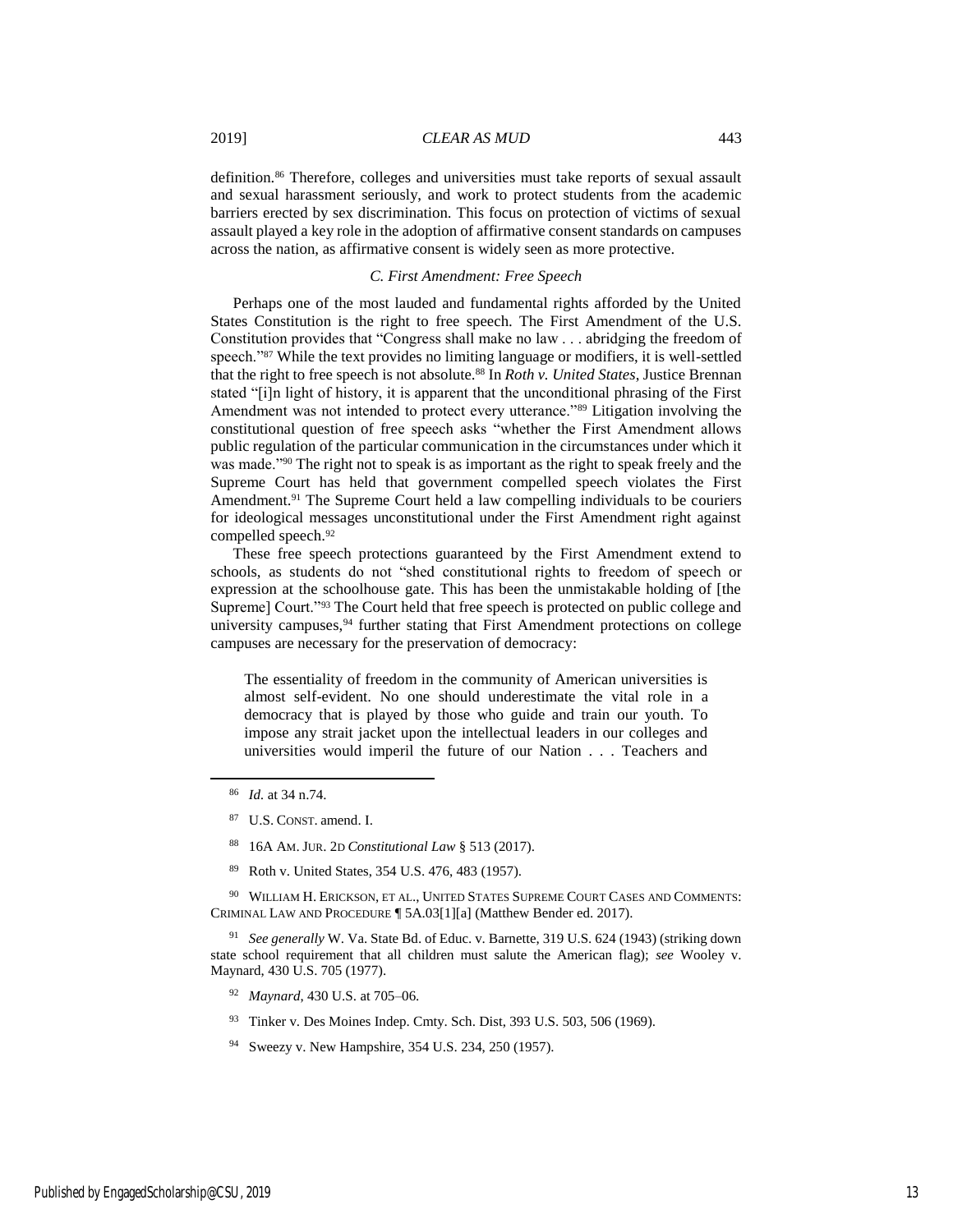students must always remain free to inquire, to study and to evaluate, to gain new maturity and understanding; otherwise our civilization will stagnate and die.<sup>95</sup>

While private colleges and universities are not constitutionally obligated to uphold the First Amendment rights of students, many private schools promise speech rights in school materials.<sup>96</sup> Courts hold that private institutions must uphold these promises based on a theory of contract law.<sup>97</sup> Furthermore, some states have codified free speech protections for students on private college campuses.<sup>98</sup> For example, California's "Leonard Law" prohibits private universities from punishing students for speech that would be protected by the First Amendment if made off-campus.<sup>99</sup>

The connection between clear affirmative consent laws and free speech rights are difficult to decipher, at least in part because of the complicated relationship between free speech and sex in the United States. In 1957, the Supreme Court held that obscenity is a category of speech falling totally outside the protections of the First Amendment.<sup>100</sup> The *Roth* Court specified, however, that "sex and obscenity are not synonymous."<sup>101</sup> While the Court eventually established the black-letter law defining obscenity in *Miller v. California*, <sup>102</sup> several Justices expressed concern that the Court was "unable to . . . separate obscenity from other sexually oriented but constitutionally protected speech, so that efforts to suppress the former do not spill over into suppression of the latter."<sup>103</sup>

#### *D. Fifth and Fourteenth Amendments: Due Process and Privacy Concerns*

The United States Constitution guarantees that no person shall be deprived of "life, liberty, or property without due process of law," by either the federal government

 $\overline{a}$ 

- <sup>98</sup> *See* CAL. EDUC. CODE § 94367 (Deering 2017).
- <sup>99</sup> *Id.*
- <sup>100</sup> *Sweezy*, 354 U.S. at 486–87.
- <sup>101</sup> *Id.* at 487.
- <sup>102</sup> Miller v. California, 413 U.S. 15, 24 (1973).

<sup>95</sup> *Id.*

<sup>96</sup> *See* Fire, *Private Universities*, https://www.thefire.org/spotlight/public-and-privateuniversities/ (last visited Feb. 11, 2019).

<sup>97</sup> *See* Havlik v. Johnson & Wales Univ., 509 F.3d 25, 34 (1st Cir. 2007) ("The relevant terms of the contractual relationship between a student and a university typically include language found in the university's student handbook . . . We interpret such contractual terms in accordance with the parties' reasonable expectations, giving those terms the meaning that the university reasonably should expect the student to take from them."); Corso v. Creighton Univ., 731 F.2d 529, 531 (8th Cir. 1984) ("The relationship between a university and a student is contractual in nature.").

<sup>103</sup> Paris Adult Theatre I v. Slaton, 413 U.S. 49, 73 (1973) (Brennan, J., dissenting) (noting that "the approach initiated 16 years ago in [Roth], and culminating in the Court's decision today, cannot bring stability to this area of the law without jeopardizing fundamental First Amendment values.").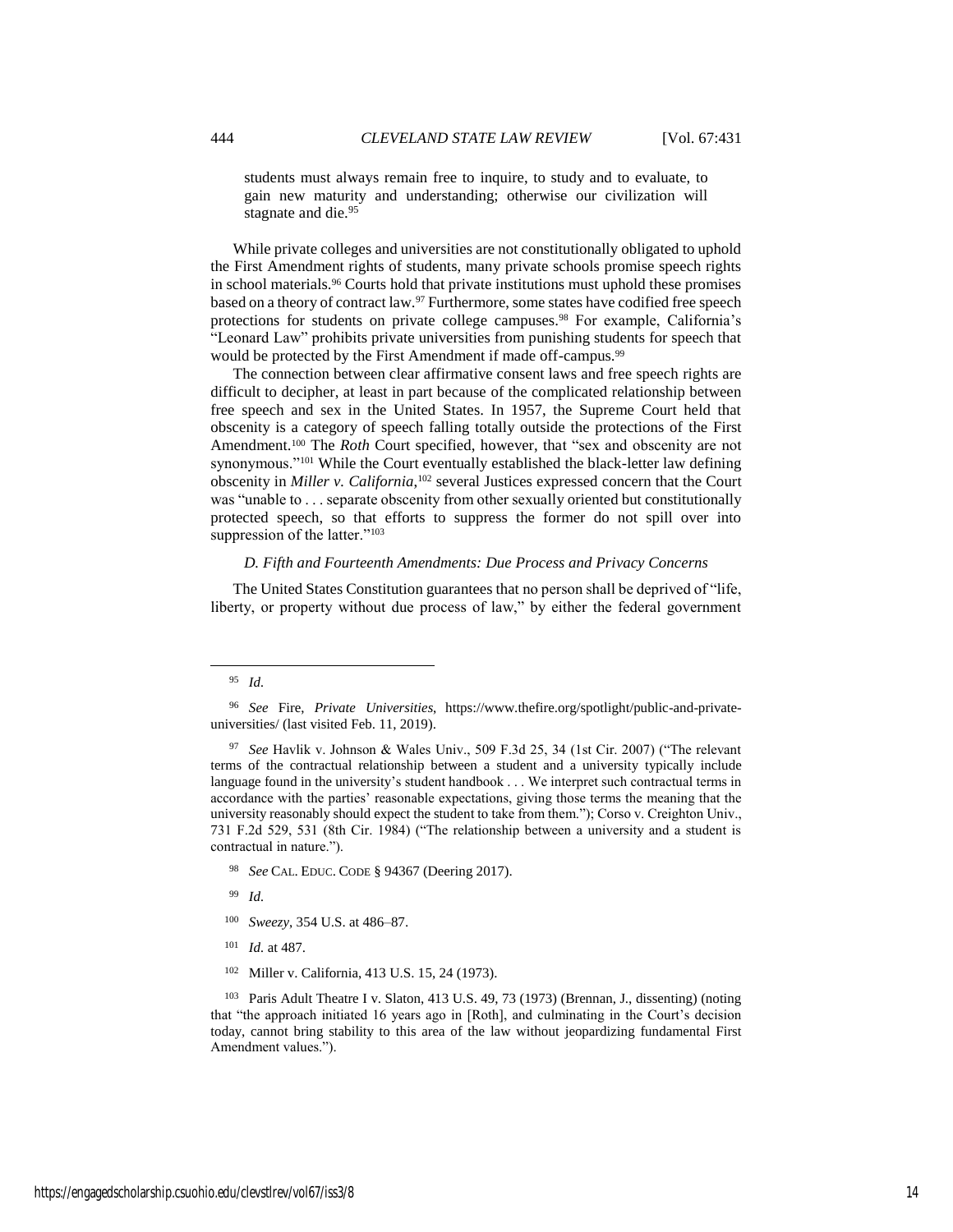under the Fifth Amendment,<sup>104</sup> or by state governments under the Fourteenth Amendment.<sup>105</sup> The text appears to guarantee only that a person will not be deprived of life, liberty, or property unless he has first been provided with adequate procedures. Known as procedural due process, the doctrine encompasses the "conduct of legal proceedings according to established rules and principles for the protection and enforcement of private rights, including notice [of the charges] and the right to a fair hearing before a tribunal with the power to decide the case."<sup>106</sup>

However, the Court also recognized substantive due process when laws in their substance infringe too deeply into individual liberty.<sup>107</sup> In *Meyer v. Nebraska*, the Court stated that the liberty guarantee of the Fourteenth Amendment included:

[N]ot merely the freedom from bodily restraint but also the right of the individual to contract, to engage in any of the common occupations of life, to acquire useful knowledge, to marry, establish a home and bring up children, to worship God according to the dictates of his own conscience, and generally to enjoy those privileges long recognized at common law as essential to the orderly pursuit of happiness by free men.<sup>108</sup>

Scholars criticize the doctrine of substantive due process as the result of activist judges because it is not explicitly stated in the constitutional text.<sup>109</sup>

#### 1. Due Process and Title IX

The interplay of due process and the requirements of Title IX can create compliance complications for colleges and universities. To comply with the demands of Title IX, schools must provide the student complainant with a disciplinary hearing for the accused in response to a sexual assault allegation.<sup>110</sup> University disciplinary proceedings have potentially adverse consequences for the accused student, and because students have both a property and liberty interest in their education, those disciplinary proceedings are subject to procedural due process rights for the accused.<sup>111</sup> This includes a notice of the charge, as well as a hearing before an impartial

<sup>106</sup> *Due Process*, BLACK'S LAW DICTIONARY (10th ed. 2014).

<sup>107</sup> Meyer v. Nebraska, 262 U.S. 390, 399–400 (1923) (holding that a state law prohibiting the teaching of foreign language violated substantive due process).

<sup>108</sup> *Id.* at 399.

l

<sup>109</sup> Ryan C. Williams, *The One and Only Substantive Due Process Clause*, 120 YALE L.J. 408, 410–11 (2010).

<sup>110</sup> *2001 Guidance*, *supra* note 75, at 14–15. "Schools have an obligation to ensure that the educational environment is free of discrimination and cannot fulfill this obligation without determining if sexual harassment complaints have merit." *Id.* at 35 n.86.

<sup>104</sup> U.S. CONST. amend. V.

<sup>105</sup> U.S. CONST. amend. XIV, § 1.

<sup>111</sup> Hogan, *supra* note 78, at 281–82.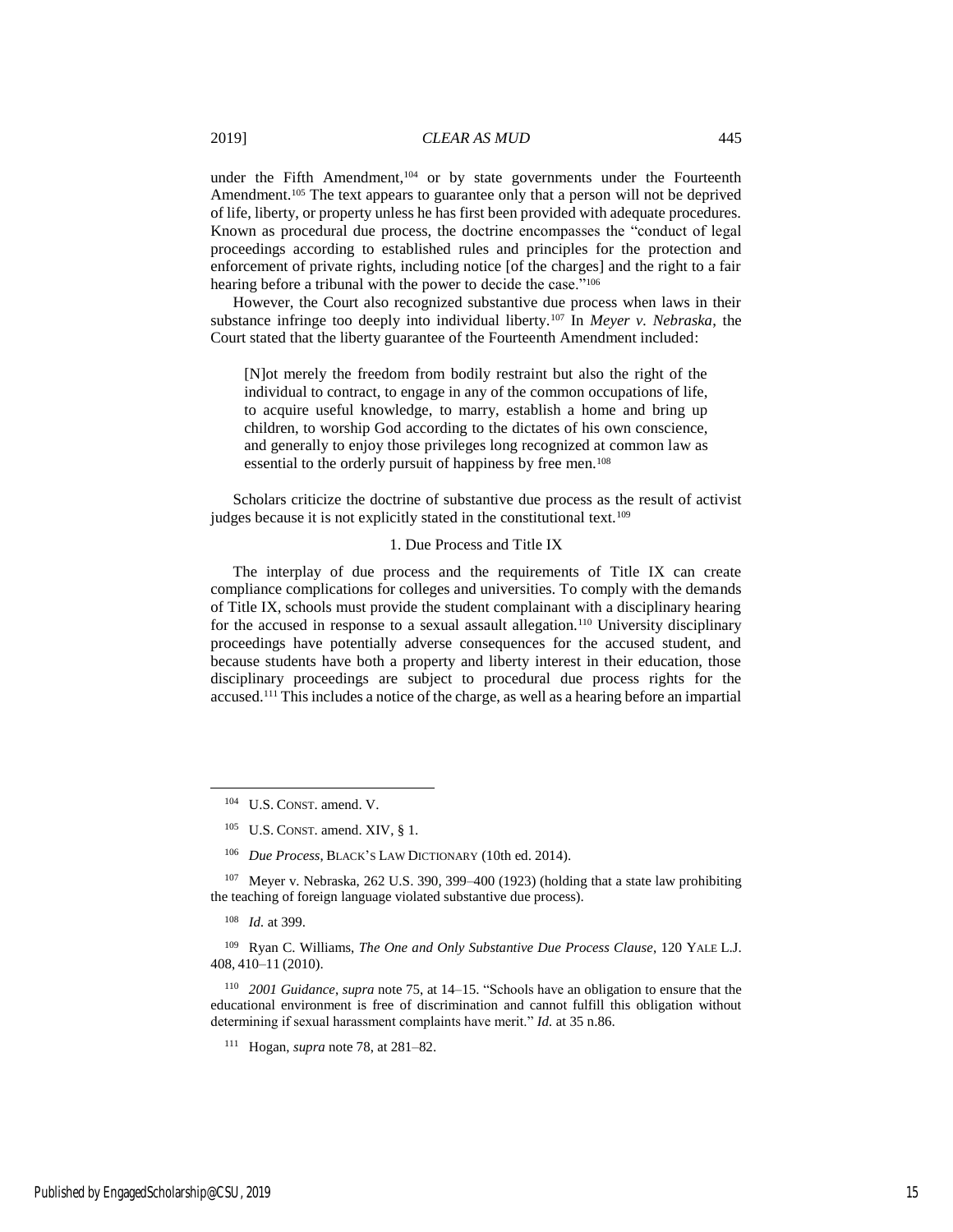tribunal.<sup>112</sup> The Supreme Court held that even suspensions of ten days or less are sufficiently serious to trigger due process clause protections.<sup>113</sup>

Due process is not a "fixed or rigid" concept, but instead is "a flexible standard which varies depending upon the nature of the interest affected, and the circumstances of the deprivation."<sup>114</sup> Evaluation of the process that is due in a university disciplinary proceeding requires application of three factors:

(1) the 'private interest' impacted by the disciplinary proceeding; (2) 'the risk of erroneous deprivation of such interest' through the disciplinary proceeding and the probable value of 'additional or substitute' procedural safeguards; and (3) the school's 'interest; including the function involved and the fiscal and administrative burden that would result from additional or substitute procedural safeguards.'<sup>115</sup>

#### 2. Right of Privacy as a Substantive Due Process Issue

Substantive due process can be justified by the idea that some laws infringe so deeply upon protected liberties that no amount of process would be sufficient to justify the infringement. Although the Supreme Court most often applied substantive due process to protect primarily economic rights (including liberty of contract),  $116$  in the 1930s, the Court reversed course and took on a much less active role in scrutinizing the rationality of economic legislation.<sup>117</sup> Despite this shift, the doctrine of substantive due process has thrived, particularly as applied to the concept of liberty and certain fundamental individual rights, such as those relating to family and sexual matters, the right to vote, the right to travel, and the right to privacy.<sup>118</sup> The Court has held that activities falling within the constitutional scope of right to privacy include matters relating to marriage, procreation, contraception, and family relationships, and has further established that there are limitations to states' power to "substantively regulate conduct."<sup>119</sup>

The Court determined that these fundamental individual rights should be protected by the most rigorous form of judicial review: strict scrutiny.<sup>120</sup> Strict scrutiny requires that the government demonstrate a compelling interest, the regulation must be absolutely essential, and the regulation must be so "narrowly drawn to express only the legitimate state interests at stake."<sup>121</sup>

 $\overline{\phantom{a}}$ 

<sup>114</sup> Gorman v. Univ. of R.I., 837 F.2d 7, 12 (1st Cir. 1988) (citing Mathews v. Eldridge, 424 U.S. 319, 334 (1976)).

<sup>115</sup> Hogan, *supra* note 78, at 283 (citing Mathews v. Eldridge, 424 U.S. 319, 321 (1976)).

- <sup>116</sup> Lochner v. New York, 198 U.S. 45, 67 (1905).
- <sup>117</sup> *See* W. Coast Hotel v. Parrish, 300 U.S. 379, 389–90 (1937).
- <sup>118</sup> Griswold v. Connecticut, 381 U.S. 479, 484 (1965).
- <sup>119</sup> Paul v. Davis, 424 U.S. 693, 713 (1976).
- <sup>120</sup> Roe v. Wade, 410 U.S. 113, 170 (1973).
- <sup>121</sup> *Id.* at 155.

<sup>112</sup> *Id.* at 283.

<sup>113</sup> Goss v. Lopez, 419 U.S. 565, 574–75 (1975).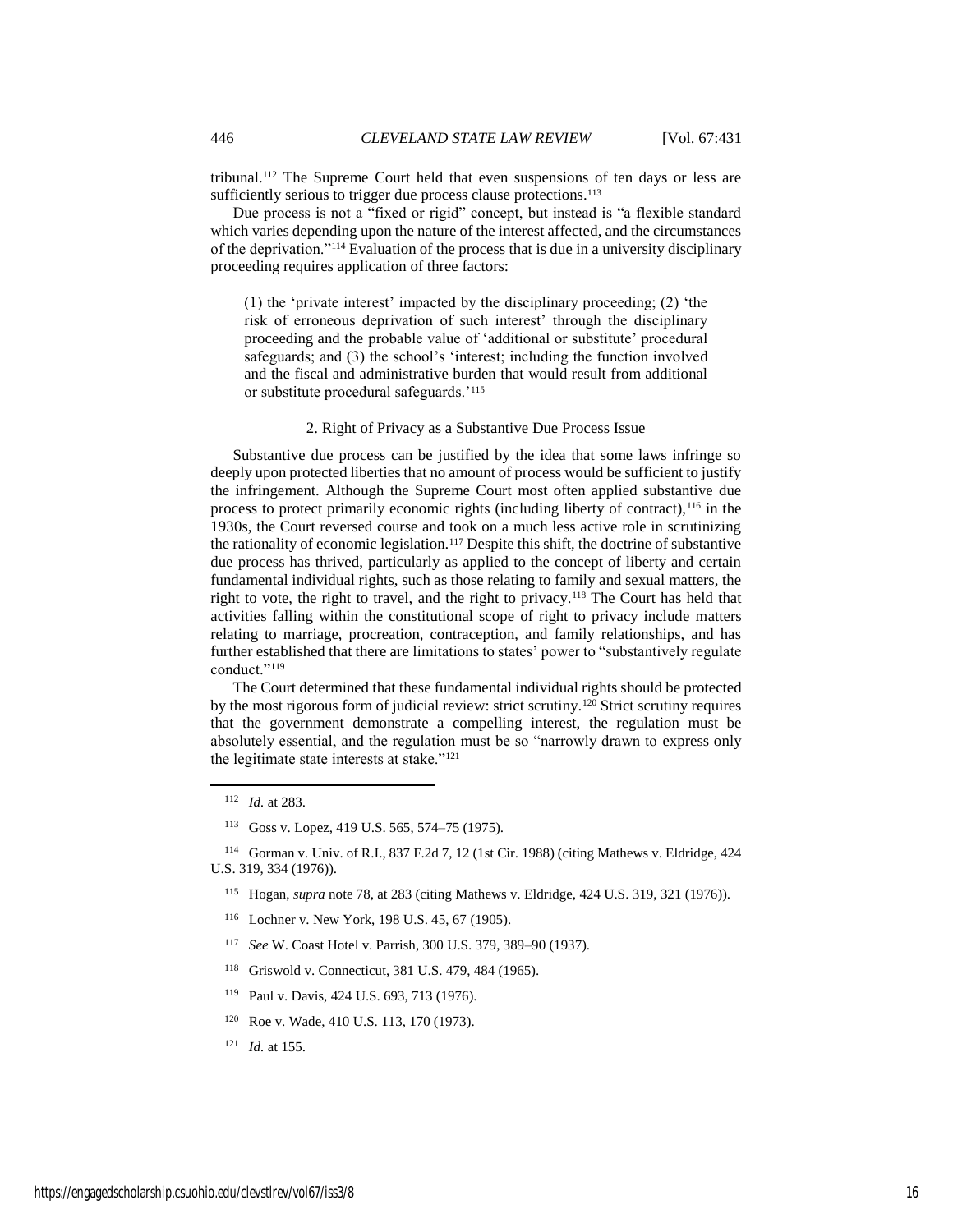#### 2019] *CLEAR AS MUD* 447

Although the Court recognized a right to privacy related to procreation and contraception, sexual privacy has not always been clearly protected by the constitutional right to privacy. In 1986, the Supreme Court found no constitutional protection for sexual privacy when they upheld a challenged sodomy statute.<sup>122</sup> However, the Court overruled that holding in *Lawrence v. Texas* in 2003, which invalidated sodomy laws in every state, thereby making it unconstitutional for states to criminalize same-sex consensual sexual activity.<sup>123</sup>

#### III. CLEAR AFFIRMATIVE CONSENT: DANGER OF POLICING SEX AND PUNISHING CONSENTING ADULTS

The United States has a history of policing sex, particularly minimizing the sexual autonomy of women and sexual activity among members of the same sex.<sup>124</sup> The U.S. criminalized homosexual conduct for much of the nation's history, and only received recognized constitutional protection in 2003.<sup>125</sup> In *Lawrence*, the Supreme Court struck down a Texas law prohibiting sodomy between same sex partners.<sup>126</sup> Prior to *Lawrence*, the Supreme Court upheld a Georgia statute criminalizing sodomy, and held that the Fourteenth Amendment's due process clause did not confer a right to engage in consensual sodomy, even in the private home, stating that "[t]he issue presented is whether the Federal Constitution confers a fundamental right upon homosexuals to engage in sodomy and hence invalidates the laws of the many States that still make such conduct illegal and have done so for a very long time."<sup>127</sup>

The *Lawrence* Court faced its prior precedent in *Bowers* head-on, stating that the *Bowers* Court "fail[ed] to appreciate the extent of the liberty at stake."<sup>128</sup> *Lawrence*  invalidated the statute because it involved the "intimacies . . . of physical relationship," and such personal choices should be free from governmental interference.<sup>129</sup> *Lawrence* prohibits regulation or interference from the government of consensual sex.<sup>130</sup>

#### *A. Clear Affirmative Consent: Hypotheticals with Consenting Adults*

Strict interpretations of clear affirmative consent policies could criminalize even consensual encounters where both parties willingly participated but did not communicate that willingness at the level required by the clear affirmative consent standard. This violates the Court's holding in *Lawrence*, as clear affirmative consent policies could easily be enforced against consenting adults. For example, a college student playfully grabbing her boyfriend's rear end as he walks by would be

- <sup>125</sup> *Lawrence*, 539 U.S. at 562.
- <sup>126</sup> *Id.* at 560.

- <sup>127</sup> *Bowers*, 478 U.S. at 190.
- <sup>128</sup> *Lawrence*, 539 U.S. at 558.
- <sup>129</sup> *Id.* at 578.
- <sup>130</sup> *Id.* at 560.

<sup>122</sup> Bowers v. Hardwick, 478 U.S. 186, 190–91 (1986), *overruled by* Lawrence v. Texas, 539 U.S. 558, 578 (2003).

<sup>123</sup> *Lawrence*, 539 U.S. at 578.

<sup>124</sup> REGULATING SEX: THE POLITICS OF INTIMACY AND IDENTITY 14-15 (Elizabeth Bernstein & Laurie Schaffner eds., 2005).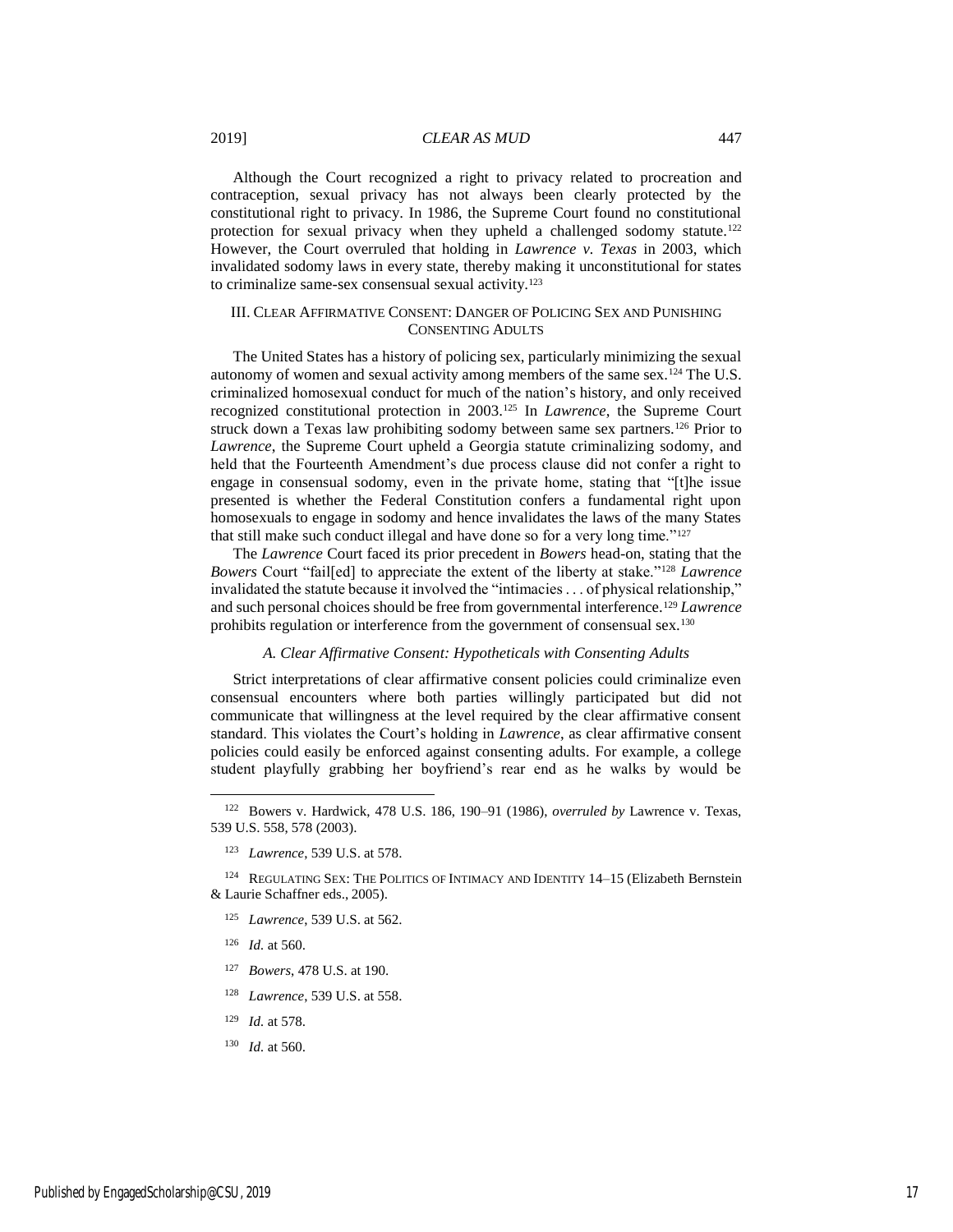considered non-consensual sexual contact, even if she has done it every day for a year, and even if he subjectively desired the contact, unless she asked first (or if he invited her to do it). Under the strictest interpretation of clear affirmative consent standards this would be a non-consensual sexual encounter. Even something as ubiquitous as running up and kissing a significant other on the lips without express permission would fail to meet the clear affirmative consent standard. Even if the assumption is made that the parties to these events had previously agreed that low-level public affection (even with a sexual intent) is agreeable, under strict clear affirmative consent, that would be insufficient to comply, because these policies typically require ongoing consent, and prior consent does not indicate future consent.<sup>131</sup>

This is problematic, as it opens the door for governmental policing of sexual conduct. Suppose the two hypothetical incidents discussed above happened on a college campus and were observed by a member of the campus disciplinary committee. The initiating student could be subject to disciplinary action and punishment, even absent a complaint by the supposed "victim."

#### *B. Real World Punishment of Consenting Adults*

It may seem ridiculous that a university would move forward with disciplinary proceedings in the face of a victim denying wrongdoing, however, for Colorado State University-Pueblo ("CSUP") student Grant Neal, that is precisely what occurred.<sup>132</sup> A female student in the athletic training program (only referred to anonymously as "complainant") alleged that Mr. Neal raped Jane Doe ("Ms. Doe") after noticing a hickey on Jane Doe's neck.<sup>133</sup> The complainant made the allegation to university officials without informing Ms. Doe or Mr. Neal.<sup>134</sup> Both Mr. Neal and Ms. Doe repeatedly insisted that the sex was consensual, and in fact, Ms. Doe never reported to anyone, including complainant, that the sex was non-consensual.<sup>135</sup> Ms. Doe stated, "he's a good guy. He's not a rapist, he's not a criminal, it's not even worth any of this hoopla!"<sup>136</sup> However, the university continued with disciplinary proceedings, found Mr. Neal responsible for sexual misconduct, and ultimately suspended him for the duration of Ms. Doe's education at CSUP.<sup>137</sup>

The subsequent suit brought by Mr. Neal alleged the university's violations of procedural due process under the Fourteenth Amendment and sex discrimination under Title IX.<sup>138</sup> He also subsequently filed suit against the federal government, alleging that it coerced the state to conduct the hearings in a manner that violated due

<sup>133</sup> *Id.*

- <sup>134</sup> *Id.*
- <sup>135</sup> *Id.*
- <sup>136</sup> *Id.* at \*2.
- <sup>137</sup> *Id.* at \*4.
- <sup>138</sup> *Id.* at \*5.

<sup>131</sup> Evan Gerstmann, *The Constitutional Right to Sexual Autonomy and Affirmative Consent*, Address at 2018 Western Political Science Association Annual Conference 7 (Loyola Marymount Univ., 2018).

<sup>132</sup> Neal v. Colo. State Univ.-Pueblo, No. 16-cv-873-RM-CBS, 2017 WL 633045, at \*1 (D. Colo. Feb. 16, 2017).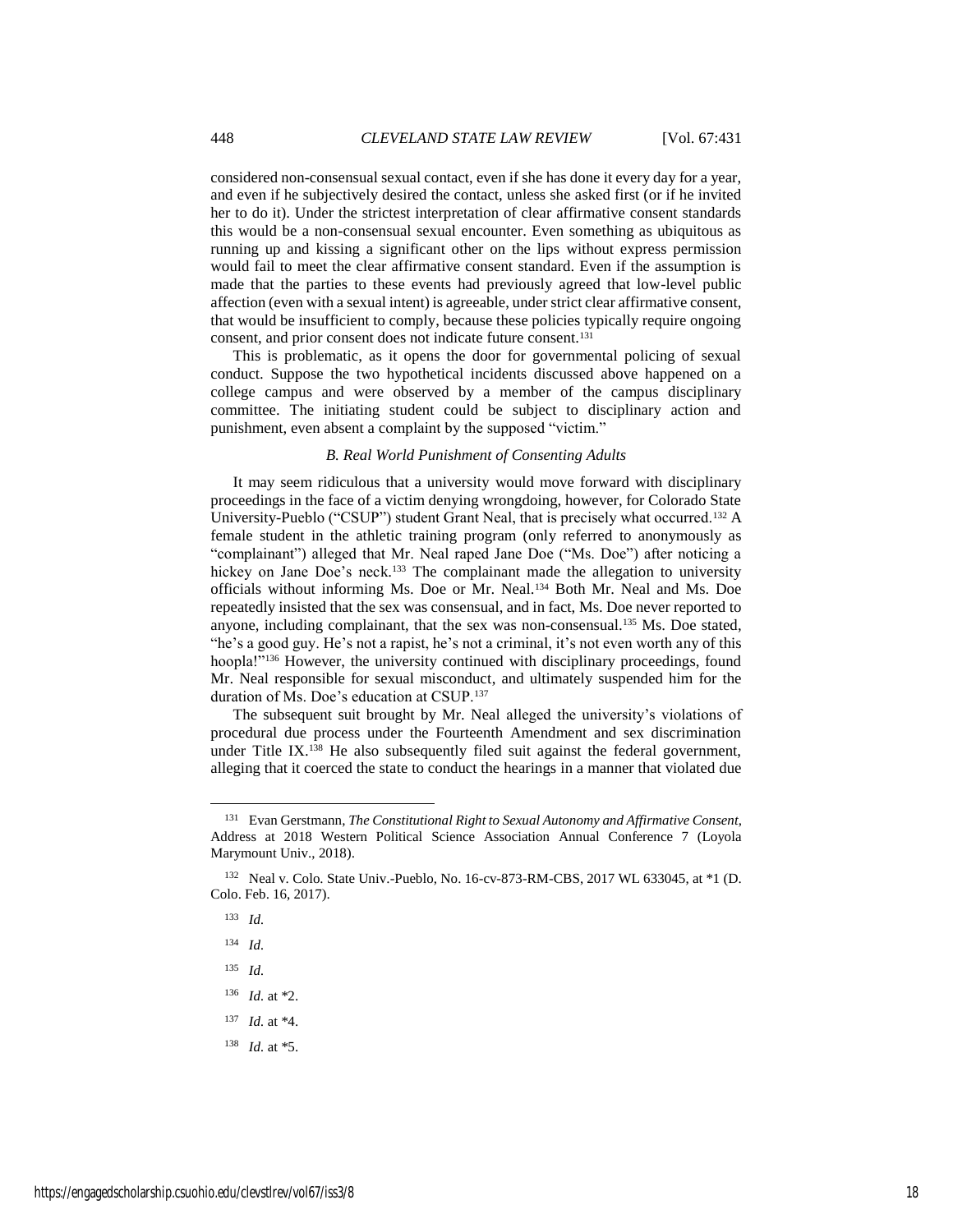process and Title IX, and thus had further put pressure on CSUP to find males responsible for sexual misconduct, regardless of the available evidence.<sup>139</sup> In July 2017, Mr. Grant and CSUP reached an undisclosed settlement agreement.<sup>140</sup>

Although this case did not challenge an affirmative consent standard, it illustrates the dangers inherent in enforcing a clear affirmative consent policy. This is particularly true in the context of college campuses where disciplinary hearings only use a clear and convincing or preponderance of the evidence standard; there are no safeguards in place against abusing these policies, resulting in abuses of power and policing sex. To partially reign in possible of abuses of power related to enforcement of clear affirmative consent policies, universities could institute policies requiring corroboration from the alleged victim in cases where a third-party reports an allegation. While adoption of this policy would likely decrease the ability of university officials to police sexual conduct (at least as related to enforcing clear affirmative consent standards), this policy would prove problematic in cases where an alleged victim has been threatened, which could result in dangerous sexual predators escaping punishment.

#### IV. CONSTITUTIONAL ISSUES WITH CLEAR AFFIRMATIVE CONSENT POLICIES

As discussed above, affirmative consent does not represent a significant departure from rape and sexual assault law as defined in most American jurisdictions. However, the further requirement that affirmative consent also be clear and unambiguous does represent a substantial change from current law and raises constitutional concerns. This analysis and discussion focuses on clear, unambiguous affirmative consent policies ("clear affirmative consent").

#### *A. First Amendment: Analytical Challenges with Clear Affirmative Consent*

The task of analyzing clear affirmative consent policies in the context of free speech is inexact, because this type of policy does not fit neatly into any of the previously litigated classifications of speech regulations. Sexual communication and sexual encounters can be inherently awkward and imprecise. Clear affirmative consent policies do not prohibit speech or compel speech in the traditional First Amendment sense.<sup>141</sup> Instead, the government has waded into this sphere requiring individuals to meet an ill-defined, but exacting level of precision, within sexual communication, or risk facing severe punishment.

There is no precedent regarding this type of government regulation because requiring a particular level of precision in speech is not typical. Although an unusual way to regulate speech, clear affirmative consent standards limit free expression in

<sup>139</sup> *Id.* at \*6.

<sup>140</sup> Kayla Schiebecker, *Athlete Accused of Rape by Colorado State – Not His Sex Partner – Is Getting Paid to Drop Lawsuit*, COLLEGE FIX (July 19, 2017), https://www.thecollegefix.com/athlete-accused-rape-colorado-state-not-sex-partner-gettingpaid-drop-lawsuit/. On July 14, 2017, a joint status report was filed with the court, indicating that Mr. Grant and CSU-Pueblo were nearing a settlement agreement including both monetary and non-monetary terms. The Federal defendants in the case were not part of settlement discussions with the Plaintiff.

<sup>141</sup> *See* R.A.V. v. City of St. Paul, 505 U.S. 377, 382 (1992); *see also* William M. Howard, *Constitutional Challenges to Compelled Speech – Particular Situations or Circumstances*, 73 A.L.R. 6th 281, 281 (2012).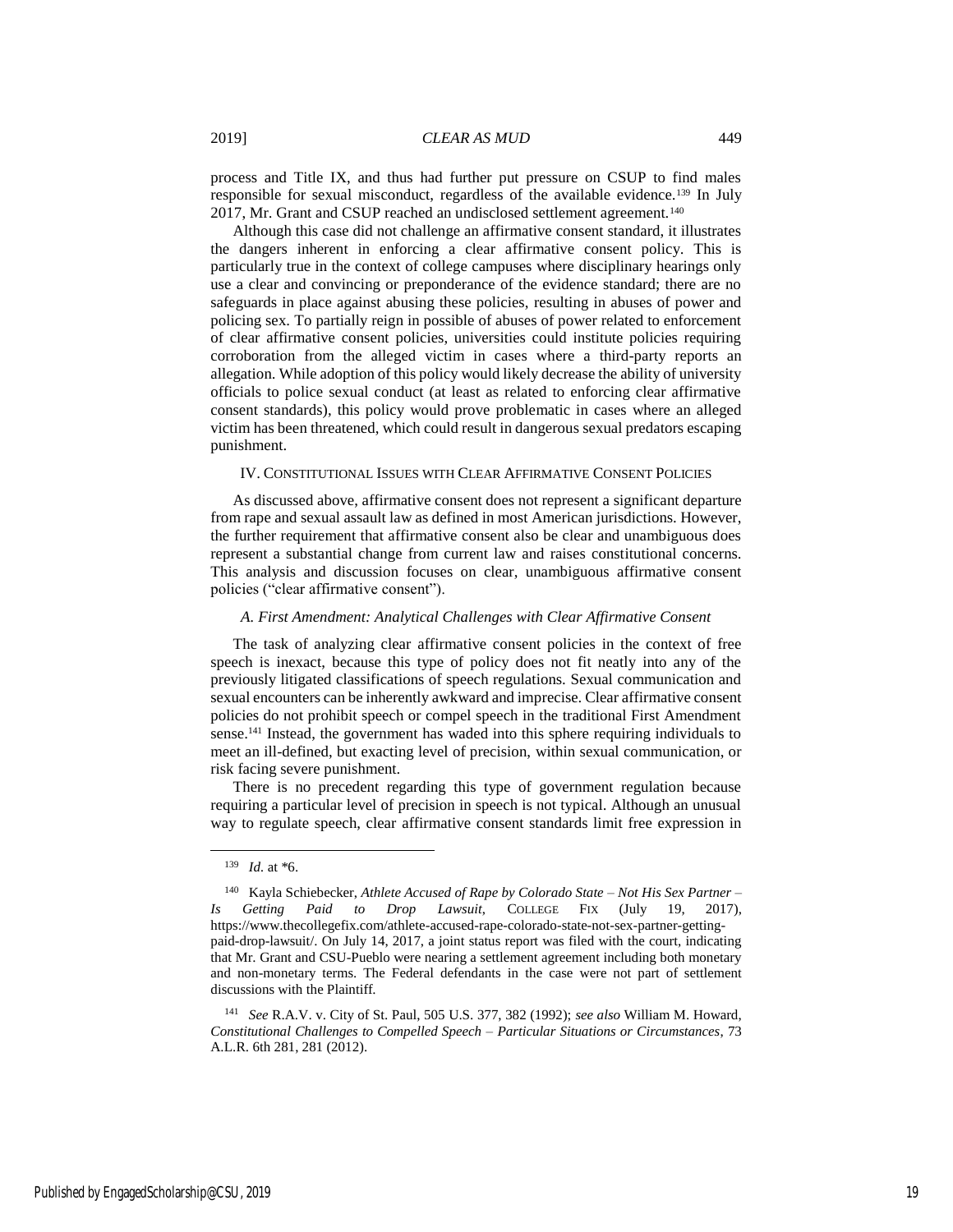violation of the First Amendment. The requirement of consent in sexual encounters is a substantive requirement of law and is clearly constitutionally permissible, however, the further requirement of clear, unambiguous consent (particularly when that is not clearly defined) raises First Amendment concerns. <sup>142</sup>

#### 1. Overbreadth as a Constitutional Concern

From a First Amendment perspective, this Note does not argue that the First Amendment rights of a would-be rapist would be infringed. In cases where one party alleges that the encounter was non-consensual, no First Amendment concern is raised because violence is not protected speech.<sup>143</sup> Therefore, any consent law as applied to the free speech rights of an attacker would likely be upheld. However, under strict interpretations of clear affirmative consent policies, the rights of law-abiding citizens are violated. These policies are unconstitutionally overbroad because they reach protected speech—sexual encounters that both parties subjectively agree were consensual.<sup>144</sup>

Regulations of any speech, whether protected or unprotected, must not be overly broad or so vague that the average citizen cannot understand what is allowed or prohibited.<sup>145</sup> Overly broad speech regulates substantially more speech than is permissible under the First Amendment.<sup>146</sup> For example, a law banning all photographs containing nudity is overly broad.<sup>147</sup> The Court held that pornography may be regulated if it is obscene,<sup>148</sup> but other expression must be allowed to contain nudity, like art.<sup>149</sup> Here, strict clear affirmative consent laws are unnecessarily broad in that they purport to regulate all sexual activity, including that which is mutually desired, but still violates the clear affirmative consent policy.<sup>150</sup>

Statutes may be challenged as "facially" invalid, "because of a judicial prediction or assumption that the statute's very existence may cause others not before the court

- <sup>144</sup> *See* discussion *supra* Part III-A.
- <sup>145</sup> Vill. of Hoffman Estates v. Flipside, Hoffman Estates, Inc., 455 U.S. 489, 497 (1982).

<sup>146</sup> *See* Ctr. for Democracy & Tech. v. Pappert, 337 F. Supp. 2d 606, 648, 652 (E.D. Pa. 2004) (holding that overbreadth doctrine did not apply, because child-pornography law was not facially challenged, but was unconstitutional under the First Amendment because implementation of the statute resulted in blocking significant amounts of constitutionally protected speech). Here, clear affirmative consent policies are facially overbroad, as they purport to regulate all sexual conduct, even between two willing, consenting adults.

<sup>147</sup> Miller v. California, 413 U.S. 15, 28 (1973).

<sup>148</sup> *Id.* at 23–24 ("This much has been categorically settled by the Court, that obscene material is unprotected by the First Amendment . . . As a result, we now confine the permissible scope of such regulation to works which depict or describe sexual conduct . . . A state offense must also be limited to works which . . . portray sexual conduct in a patently offensive way, and which, taken as a whole, do not have serious literary, artistic, political, or scientific value.") (internal citations omitted).

<sup>149</sup> *Id.* at 26.

<sup>150</sup> *See Ctr. for Democracy & Tech.*, 337 F. Supp. 2d at 649.

<sup>142</sup> Broadrick v. Oklahoma, 413 U.S. 601, 612 (1973).

<sup>143</sup> NAACP v. Claiborne Hardware Co., 458 U.S. 886, 916 (1982) ("The First Amendment does not protect violence.").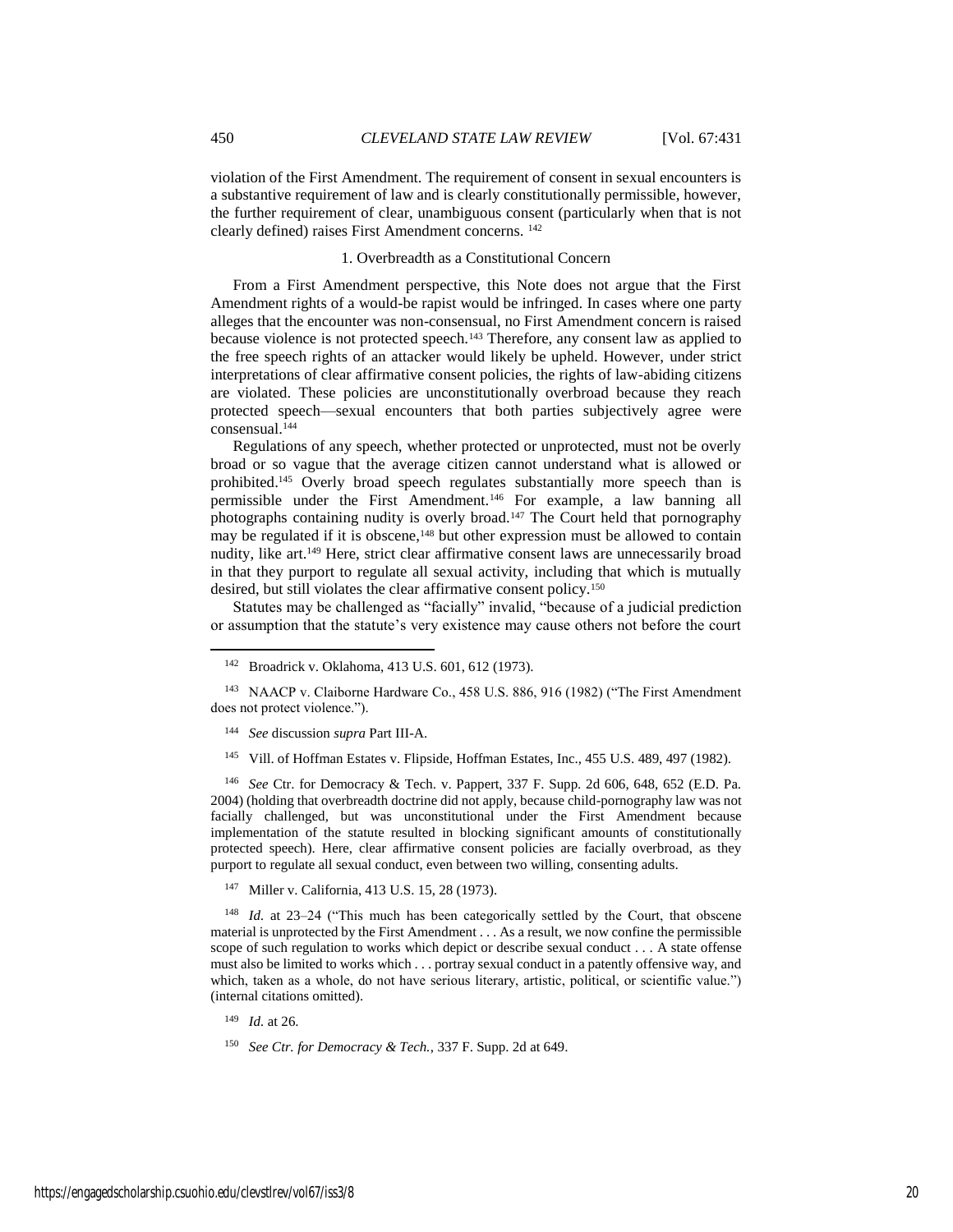to refrain from constitutionally protected speech or expression."<sup>151</sup> An overbroad law is often too vague for a reasonable person to understand what behavior is prohibited and what behavior is not. To avoid breaking an overbroad law, many people will voluntarily choose not to engage in behavior protected by the First Amendment or another basic right just to be sure they are not accidentally breaking the overbroad law. Since these laws either infringe on basic rights or encourage people to avoid exercising basic rights, most courts recognize that anyone who is affected by an overbroad law has standing to challenge the law's overbreadth on behalf of all persons affected by that law.<sup>152</sup>

#### *B. Violation of the First Amendment's Right to Free Speech*

A clear affirmative consent standard violates the First Amendment rights of free speech of consenting adults. While the First Amendment's language at first appears to be unambiguous and absolute, the Supreme Court has not regarded the text as absolute and has categorically denied free speech protections for certain kinds of speech: obscenity, true threats, fighting words, perjury, blackmail, incitement to imminent lawless action, solicitation to commit crimes, defamation, and plagiarism of copyrighted material.<sup>153</sup> Justice Holmes understood that free speech is not absolute when he wrote, "[t]he most stringent protection of free speech would not protect a man in falsely shouting fire in a theater and causing a panic,"<sup>154</sup> and the government may take action to prevent or punish such speech.<sup>155</sup>

It was not until 1925 that the Supreme Court held that freedom of speech guaranteed by the First Amendment was protected from impairment not only from the national government, but from state governments, as protected under the due process clause of the Fourteenth Amendment.<sup>156</sup> The Fourteenth Amendment states, in relevant part "[n]o State shall . . . deprive any person of life, liberty, or property, without due process of law."<sup>157</sup>

#### 1. Sexual Communication as Protected Speech

To challenge a law regulating speech, one must first determine what constitutes protected speech.<sup>158</sup> Sexual communication between two consenting adults is pure speech.<sup>159</sup> An ignoble theme of First Amendment law is that, when faced with difficult speech questions, the Supreme Court often avoids the issue by determining that the

<sup>152</sup> *Id.*

 $\overline{\phantom{a}}$ 

<sup>154</sup> Schenck v. United States, 249 U.S. 47, 52 (1919).

<sup>155</sup> *Id.*

- <sup>156</sup> Gitlow v. New York, 268 U.S. 652, 666 (1925).
- <sup>157</sup> U.S. CONST. amend. XIV.

<sup>158</sup> Act Now to Stop War and End Racism Coal. v. District of Columbia, 905 F. Supp. 2d 317, 328 (2012).

<sup>159</sup> *Cf.* Tinker v. Des Moines Indep. Cmty. Sch. Dist., 393 U.S. 503, 505–06 (1969).

<sup>151</sup> Broadrick v. Oklahoma, 413 U.S. 601, 612 (1973).

<sup>153</sup> 16B C.J.S. *Constitutional Law* § 953 (2017).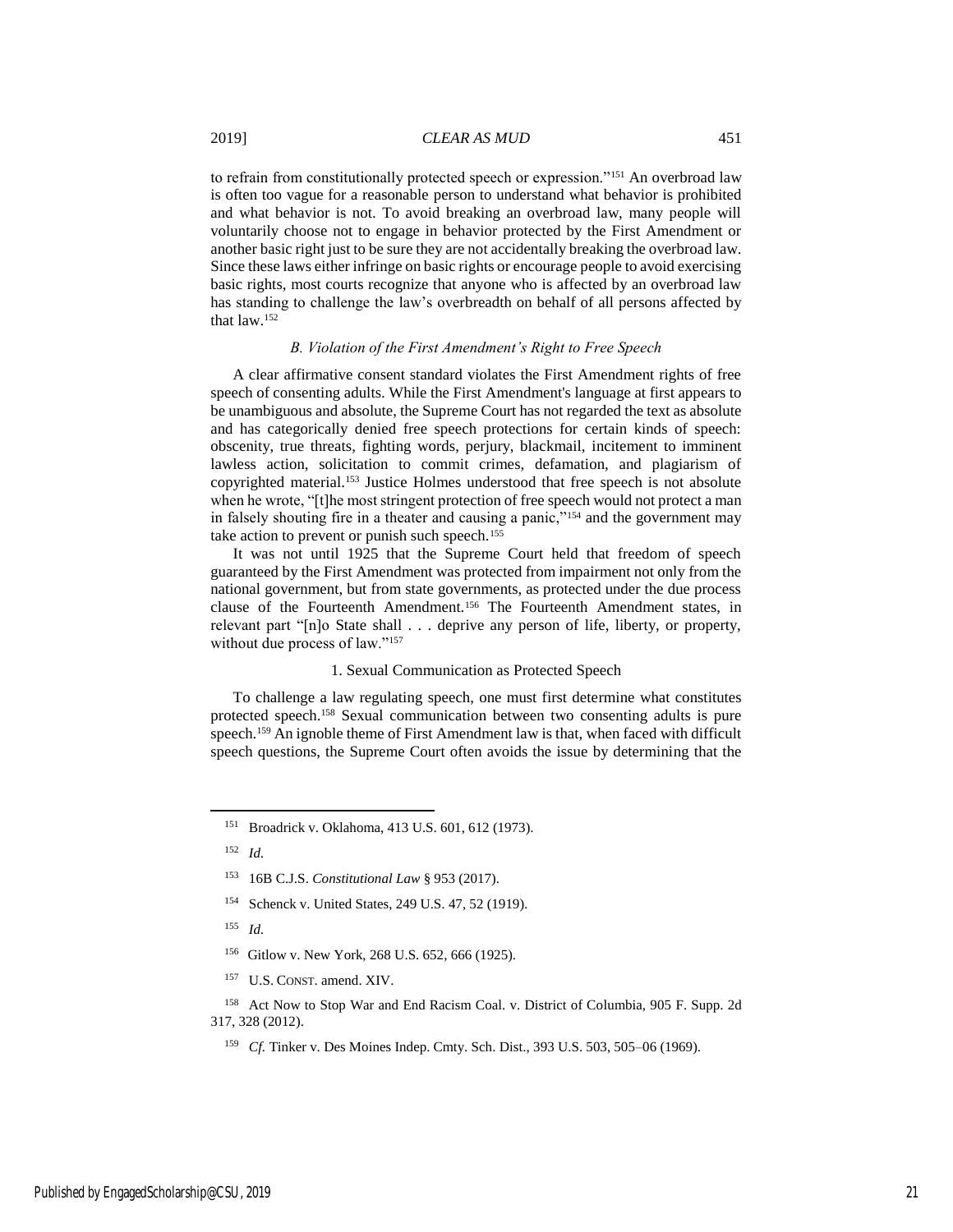law at issue regulates conduct rather than speech.<sup>160</sup> Because clear affirmative consent standards purport to regulate the procurement of consent, it is possible that courts would attempt to avoid the First Amendment question altogether by stating that this is conduct rather than speech. However, conduct that is considered expressive is accorded First Amendment protections as symbolic speech.<sup>161</sup> The communication of participants in a sexual encounter may be comprised exclusively of conduct. If courts are hesitant to define sexual communication as pure speech in and of itself, courts must determine if that conduct is expressive.

Whether conduct has an expressive element is determined by a two-part test.<sup>162</sup> Conduct is deemed expressive if (1) the actor intended to express a particularized message and (2) that message is understood by the audience.<sup>163</sup> Here, the act of seduction or request for consent indicates a particularized message or idea and is able to be understood by the audience: "I am interested in sexual contact with you." Further, the act of the consenting party is also expressive conduct that is understood by the audience: "sex is welcome." The two-part test to determine expressive conduct sets a low bar and recognizes that a wide-range of conduct can be considered expressive.<sup>164</sup> Treating sexual conduct as expressive satisfies the two-part test and is consistent with the First Amendment's purpose. At its most basic level, sexual communication is protected speech, whether verbal or non-verbal. The government should not compel enthusiastic response to a request for a sexual encounter in order that the encounter not be criminalized.

In *Bowers*, the Supreme Court upheld a statute criminalizing sodomy against a due process claim, finding that the statute was rationally related to the state's interest in protecting morality.<sup>165</sup> Although not decided on free speech grounds, the Court's rationale for allowing the state to regulate sodomy (upholding notions of morality) indicates that sexual activity is inherently communicative: "upholding community morals—is inextricably related to what sodomy expresses to the community . . . Because homosexual conduct between consenting adults can have no effect on society other than by virtue of what it communicates, its regulation should trigger searching examination by a reviewing court."<sup>166</sup> Although the argument was raised that sodomy within the privacy of the home should be protected based on *Stanley v. Georgia* holding that the First Amendment prohibited conviction for possession of obscene material within the privacy of the home—the *Bowers* Court rejected this argument.<sup>167</sup>

<sup>163</sup> *Id.* at 414–15.

l

<sup>164</sup> David D. Cole, *From Hand-Holding to Sodomy: First Amendment Protection of Homosexual (Expressive) Conduct*, 29 HARV. C.R.-C.L. L. REV. 319, 323–24 (1994).

<sup>165</sup> Bowers v. Hardwick, 478 U.S. 186, 196 (1986), *overruled by* Lawrence v. Texas, 539 U.S. 558, (2003).

<sup>160</sup> *See, e.g.*, United States v. O'Brien, 391 U.S. 367, 382 (1968).

<sup>161</sup> 16B C.J.S. *Constitutional Law* § 922 (2017).

<sup>162</sup> Spence v. Washington, 418 U.S. 405, 415 (1974) (holding that the display of a flag with a peace symbol affixed to it was constitutionally protected speech, and statute was unconstitutional as applied to defendant).

<sup>166</sup> Cole, *supra* note 164, at 323.

<sup>167</sup> Bowers, *supra* note 165, at 195.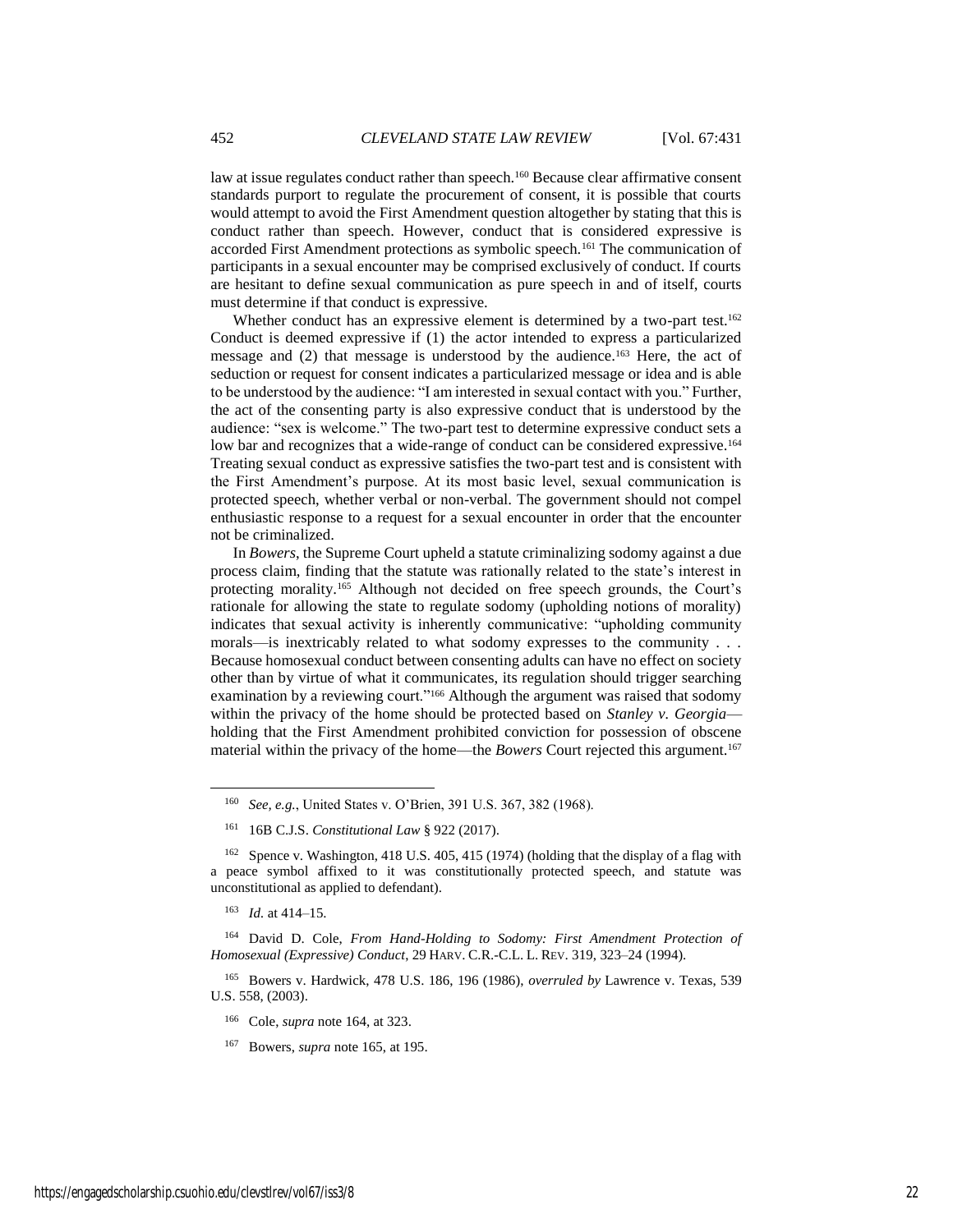The Court stated that the holding of *Stanley* was based firmly on First Amendment rights, rather than Fourteenth Amendment due process.<sup>168</sup>

In *Lawrence*, the Supreme Court overruled *Bowers*. <sup>169</sup> While not decided on First Amendment grounds, the Court expressed that states should not:

[D]efine the meaning of the [personal] relationship or to set its boundaries absent injury to a person or abuse of an institution the law protects. It suffices for us to acknowledge that adults may choose to enter upon this relationship in the confines of their homes and their own private lives and still retain their dignity as free persons. When sexuality finds overt expression in intimate conduct with another person, the conduct can be but one element in a personal bond that is more enduring.<sup>170</sup>

Nude dancing has also been considered "expressive conduct" by eight Supreme Court Justices.<sup>171</sup> In a concurring opinion, Justice Scalia defined "inherently expressive conduct" as conduct "that is normally engaged in for the purpose of communicating an idea, or perhaps an emotion, to someone else."<sup>172</sup> Sex clearly meets this definition of inherently expressive conduct. Sex between two persons is inherently communicative at its core, and may express any number of emotions: love, desire, or even anger.<sup>173</sup> No matter the degree—kissing, holding hands, or intercourse—sex is inherently communicative and expressive, and should be considered protected speech for the purposes of First Amendment protection.

#### 2. Compelled Speech

Free speech violations can be broadly grouped into two categories: (1) compelled speech and (2) restricted speech. One of the most fundamental tenants in free speech jurisprudence is that the right not to speak is protected as fiercely as the right to speak.<sup>174</sup> One of the problems with the government essentially requiring a script for sex is that it appears, at first glance, like government compelled speech. However, clear affirmative consent standards would likely not fall within the compelled speech doctrine as historically defined because it does not require communication of an ideological message.

In *West Virginia State Board of Education v. Barnette*, the Supreme Court struck down a state law requiring school children to salute the flag and recite the Pledge of

 $\overline{\phantom{a}}$ 

- <sup>171</sup> Barnes v. Glen Theatre, Inc., 501 U.S. 560, 565 (1991).
- <sup>172</sup> *Id.* at 578 n.4 (Scalia, J., concurring).

<sup>173</sup> Cole, *supra* note 164, at 326 ("Indeed, the communicative power of sex is often unmatched by other forms of communication. To say, 'I love you' is one thing; to hold a lover's hand in public to express one's love can express something quite different; and 'to make love' is often a still more profound expression of what one feels and thinks.").

<sup>174</sup> W. Va. State Bd. of Educ. v. Barnette, 319 U.S. 624, 642 (1943).

<sup>168</sup> *Id.*

<sup>169</sup> Lawrence v. Texas, 539 U.S. 558, 578 (2003).

<sup>170</sup> *Id.* at 566–67.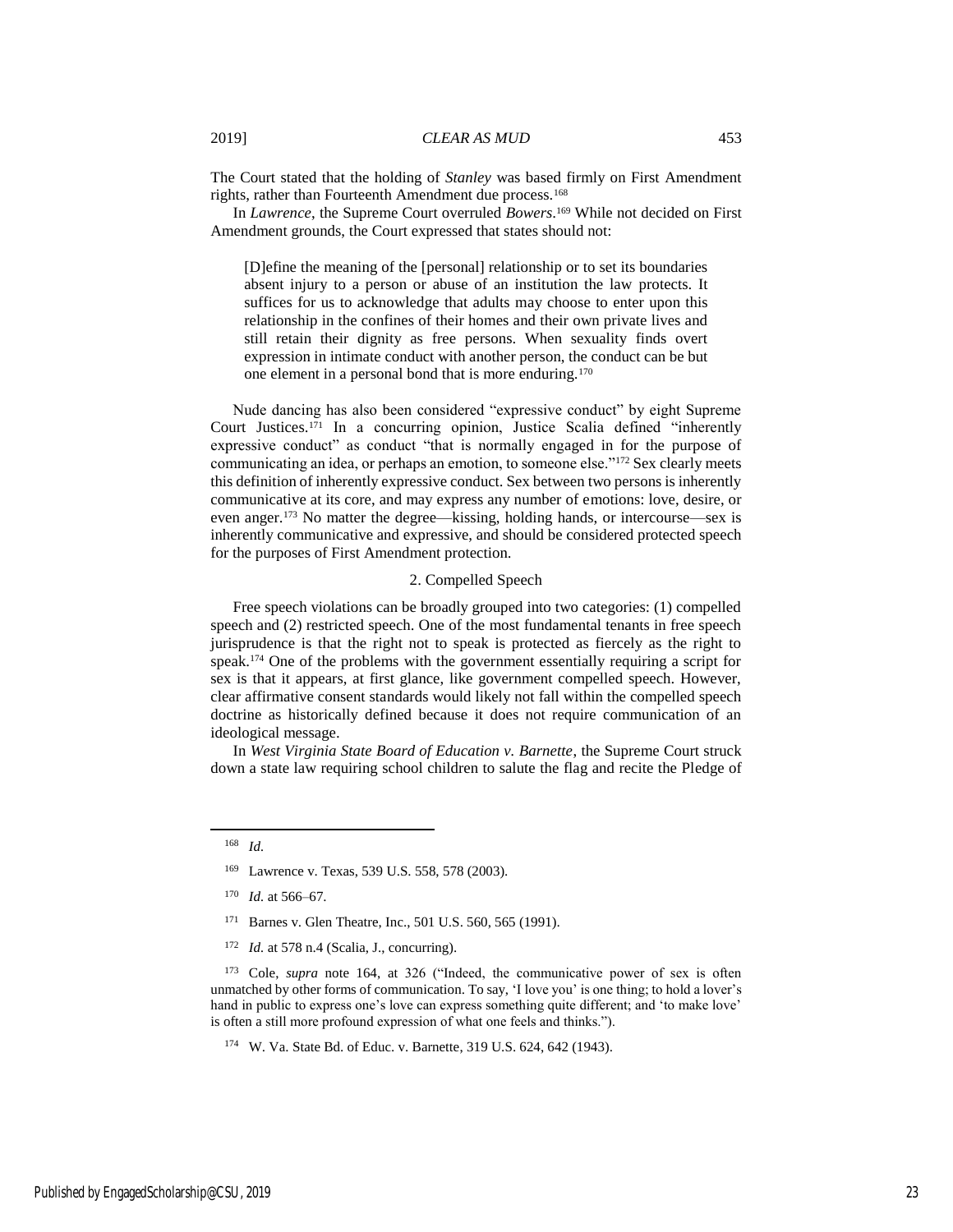Allegiance.<sup>175</sup> Jehovah's Witnesses, who refused to salute the flag, challenged the law citing religious grounds. Their children were "expelled from school and . . . threatened with exclusion for no other cause."<sup>176</sup> Justice Jackson wrote what is perhaps the most often cited passage in First Amendment case law, stating that if "there is any fixed star in our constitutional constellation, it is that no official, high or petty, can prescribe what shall be orthodox in politics, nationalism, religion, or other matters of opinion."<sup>177</sup>

Not all government compelled speech is problematic. For example, the government compels all citizens to report income each year for income taxes and the government restricts commercial speech in various ways.<sup>178</sup> Courts have typically only prohibited government compelled speech when the speech communicates an officially mandated ideology.<sup>179</sup> In 1977, the Supreme Court again struck down a law compelling government speech when a New Hampshire couple was prosecuted three times for covering up the motto "Live Free or Die" on their license plate.<sup>180</sup> The couple, also Jehovah's Witnesses, objected to the motto on religious grounds.<sup>181</sup> Chief Justice Burger stated that the law prohibiting obscuring or defacing license plates could not be enforced against the couple because the law compelled individuals to be "couriers for ideological messages" and "mobile billboards."<sup>182</sup> The Court found a "freedom of mind" that protects individuals from government coercion to communicate an officially mandated ideology.<sup>183</sup>

To argue that clear affirmative consent standards offend the compelled speech doctrine as historically interpreted would require a considerable expansion of the doctrine, as there is no ideology communicated in clear affirmative consent. As such, even the strictest interpretations of clear affirmative consent standards are unlikely to meet the current criteria to be considered compelled speech. However, as previously discussed, the regulation at issue charges individuals with inspiring or compelling speech from another, with the further requirement that the inspired speech be clear and unambiguous to avoid punishment. This atypical regulatory scheme may warrant a closer look at, and potential expansion of, the compelled speech doctrine.

#### 3. Restricting Speech

The Supreme Court has had a complicated relationship with restrictions on sexually explicit speech. While obscenity is not protected speech under the First

 $\overline{\phantom{a}}$ 

<sup>178</sup> Fla. Bar v. Went for It, Inc., 515 U.S. 618, 620 (1995); United States v. Edge Broad. Co., 509 U.S. 418, 436 (1993); Kiser v. Reitz, 765 F.3d 601, 620 (6th Cir. 2014).

- <sup>179</sup> Wooley v. Maynard, 430 U.S. 705,713 (1977).
- <sup>180</sup> *Id.* at 708.
- <sup>181</sup> *Id.*
- <sup>182</sup> *Id.* at 715.
- <sup>183</sup> *Id.* at 714–15.

<sup>175</sup> *Id.* at 629.

<sup>176</sup> *Id.* at 630.

<sup>177</sup> *Id.* at 642.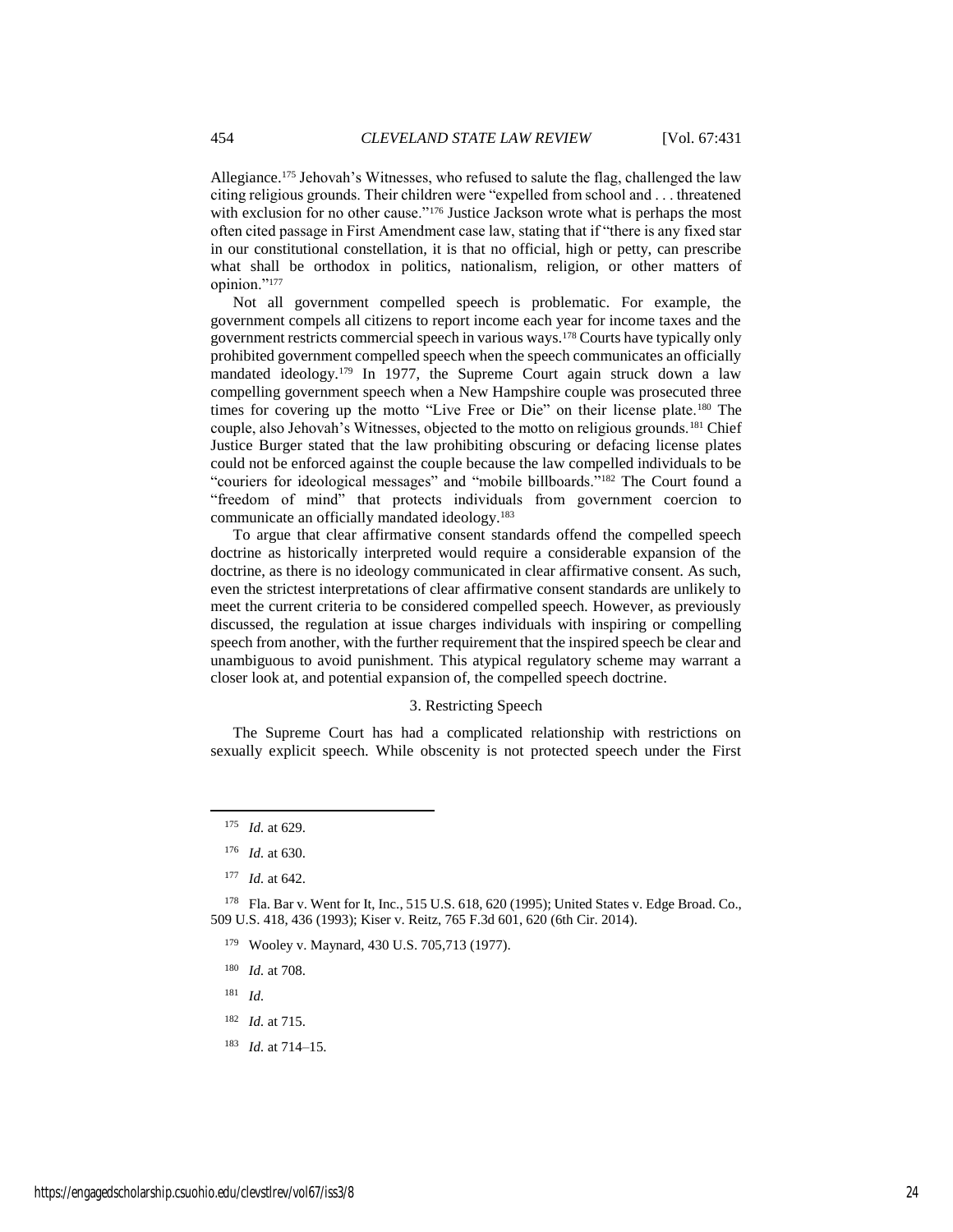Amendment, the Supreme Court has held that not all sexual speech is obscene.<sup>184</sup> In *Roth*, the Court stated:

Sex and obscenity are not synonymous. Obscene material is material which deals with sex in a manner appealing to prurient interest . . . Sex, a great mysterious motive force in human life, has indisputably been a subject of absorbing interest to mankind through the ages; it is one of the vital problems of human interest and public concern.<sup>185</sup>

The Supreme Court has generally struck down prohibitions on non-obscene nudity and erotic expressive conduct, but in 1991, the Court upheld a ban on nude dancing, reasoning that it was part of a general prohibition of public nudity.<sup>186</sup> Although nude dancing has been considered expressive conduct, Chief Justice Rehnquist argued that the statute did not run afoul of the Constitution because the law was not aimed at the erotic message, but rather at the perceived evil of public nudity, generally.<sup>187</sup>

It is well-settled that "a law imposing criminal penalties on protected speech is a stark example of speech suppression."<sup>188</sup> In *Ashcroft v. Free Speech Coalition*, the Court invalidated a federal law banning virtual child pornography (pornography which appears to, but does not actually, depict children) as overbroad, and thus violating the First Amendment because the speech ban was not narrowly drawn.<sup>189</sup> The Court reasoned that the statute went "well beyond" an interest in prohibiting only illegal conduct by "restricting speech available to law-abiding adults."<sup>190</sup>

#### 4. Level of Scrutiny

Typically, in First Amendment cases, strict scrutiny is applied to laws that regulate speech if the regulation is content-based. Strict scrutiny requires that the government must have a compelling interest and the regulation must be absolutely essential and narrowly tailored to achieve that end.<sup>191</sup> Although the government has a compelling interest in the prevention of rape and sexual assault, "[a]mong free men, the deterrents ordinarily to be applied to prevent crime are education and punishment for violations

<sup>186</sup> Barnes v. Glen Theatre, Inc., 501 U.S. 560, 571 (1991).

<sup>187</sup> *Id.*

 $\overline{\phantom{a}}$ 

- <sup>188</sup> Ashcroft v. Free Speech Coal., 535 U.S. 234, 244 (2002).
- <sup>189</sup> *Id.* at 252–53.

<sup>191</sup> Citizens United v. FEC, 558 U.S. 310, 340 (2010) (quoting FEC v. Wis. Right to Life, Inc., 551 U.S. 449, 464 (2007)).

<sup>184</sup> Roth v. United States, 354 U.S. 476, 487 (1957) (citations omitted).

<sup>&</sup>lt;sup>185</sup> *Id.* The Court went on to define "prurient interest" as "material having a tendency to excite lustful thoughts." *Id.* at 487 n.20.

<sup>&</sup>lt;sup>190</sup> *Id.* The Court stated that because actual children were not harmed or exploited in creating the virtual child pornography, the central rationale behind making child pornography a category of wholly unprotected speech (creation of the speech is itself the crime of child abuse) did not apply to the virtual depictions. *Id.* at 254–55.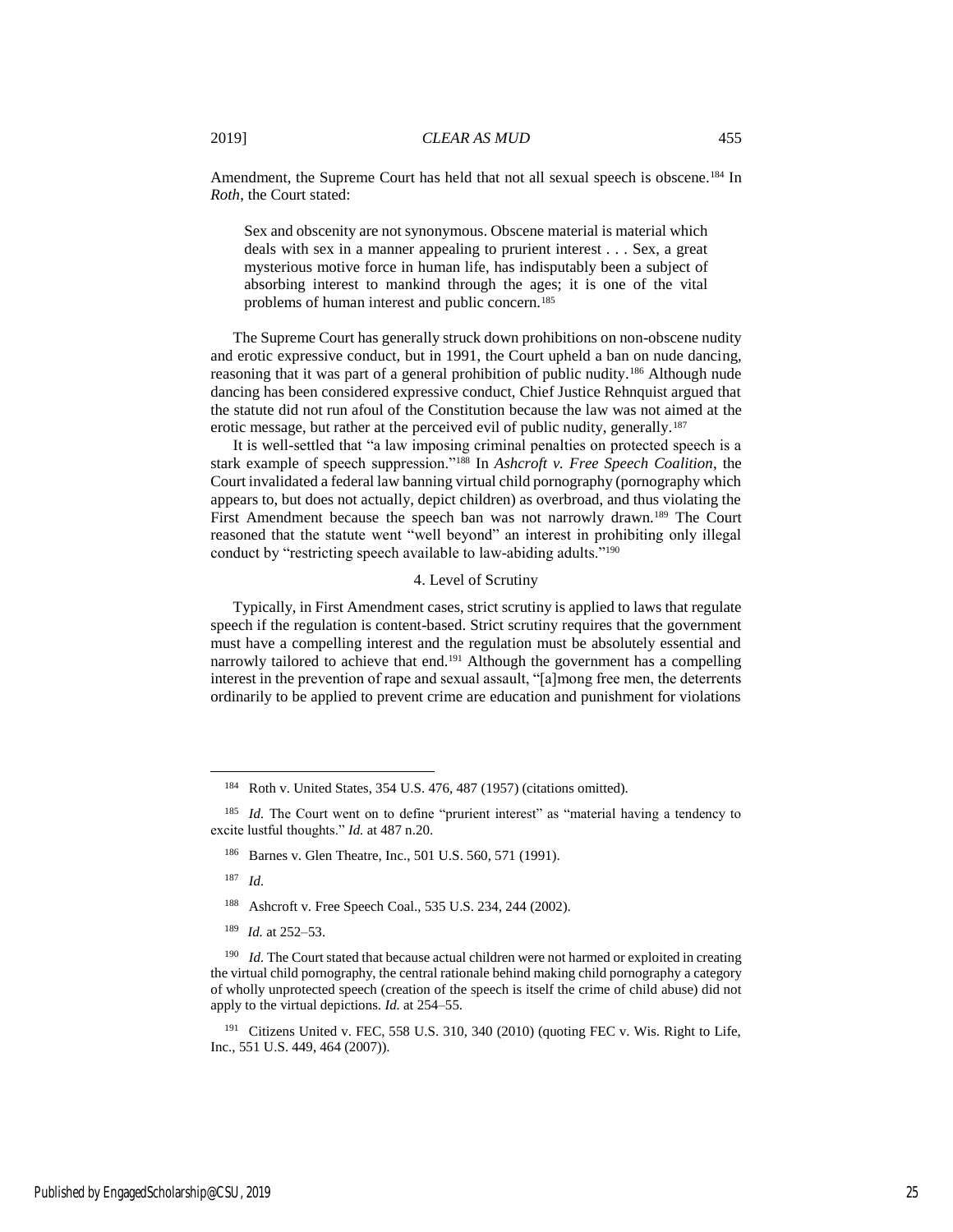of the law, not abridgment of the rights of free speech."<sup>192</sup> Merely the prospect of crime "by itself does not justify laws suppressing protected speech."<sup>193</sup>

Strict clear affirmative consent standards go well beyond a government interest in preventing crime and intrude into constitutionally prohibited territory by compelling a particularly demanding level of precision in sexual communication. This, in turn, constrains the speech of even consenting adults. If the Court applied strict scrutiny to a First Amendment challenge of clear affirmative consent laws, the government is very unlikely to succeed.

However, clear affirmative consent policies are not so easy to classify as contentbased or content-neutral. Content-based restrictions are enacted for the purpose of restraining speech on the basis of its content, and presumptively violate the First Amendment.<sup>194</sup> Conversely, content-neutral restrictions (time, place, and manner restrictions) are subject to intermediate scrutiny and do not violate the First Amendment "so long as they are designed to serve a substantial governmental interest and do not unreasonably limit alternative avenues of communication."<sup>195</sup> In *Renton*, the Court considered a zoning law regulating the location of adult theatres and stated that the ordinance did not, at first glance:

[A]ppear to fit neatly into either the 'content-based' or the 'content-neutral' category. To be sure, the ordinance treats theaters that specialize in adult films differently from other kinds of theaters. Nevertheless . . . the Renton ordinance is aimed not at the content of the films shown at 'adult motion picture theatres,' but rather at the *secondary effects* of such theaters on the surrounding community.<sup>196</sup>

If challenged on free speech grounds, the government is likely to argue that clear affirmative consent is not meant to regulate the content of the speech, except to ensure that the consent law's substantive requirement of consent is met. In other words, clear affirmative consent is concerned with regulating a secondary effect (sexual assault) rather than regulating the content of individuals' sexual communications. The Court in *Renton* eventually held that zoning ordinances designed to combat objectionable secondary effects should be considered content-neutral, "at least with respect to businesses that purvey sexually explicit materials," and therefore, subject to intermediate scrutiny rather than strict scrutiny.<sup>197</sup>

While intermediate scrutiny is a less exacting standard than strict scrutiny, it provides a more in-depth inquiry than the rational basis test. The government would easily meet the first prong of the test, as preventing sexual assault is a substantial government interest.<sup>198</sup> However, the second prong is more difficult to meet. Clear

- <sup>194</sup> Renton v. Playtime Theatres, 475 U.S. 41, 46–47 (1986).
- <sup>195</sup> *Id.* at 47.
- <sup>196</sup> *Id.*

- <sup>197</sup> *Id.* at 49.
- <sup>198</sup> Barnes v. Glen Theatre, Inc., 501 U.S. 560, 583 (1991).

<sup>192</sup> Kingsley Int'l Pictures Corp. v. Regents of Univ. of N.Y., 360 U.S. 684, 689 (1959) (citation omitted).

<sup>193</sup> *Ashcroft*, 535 U.S. at 245.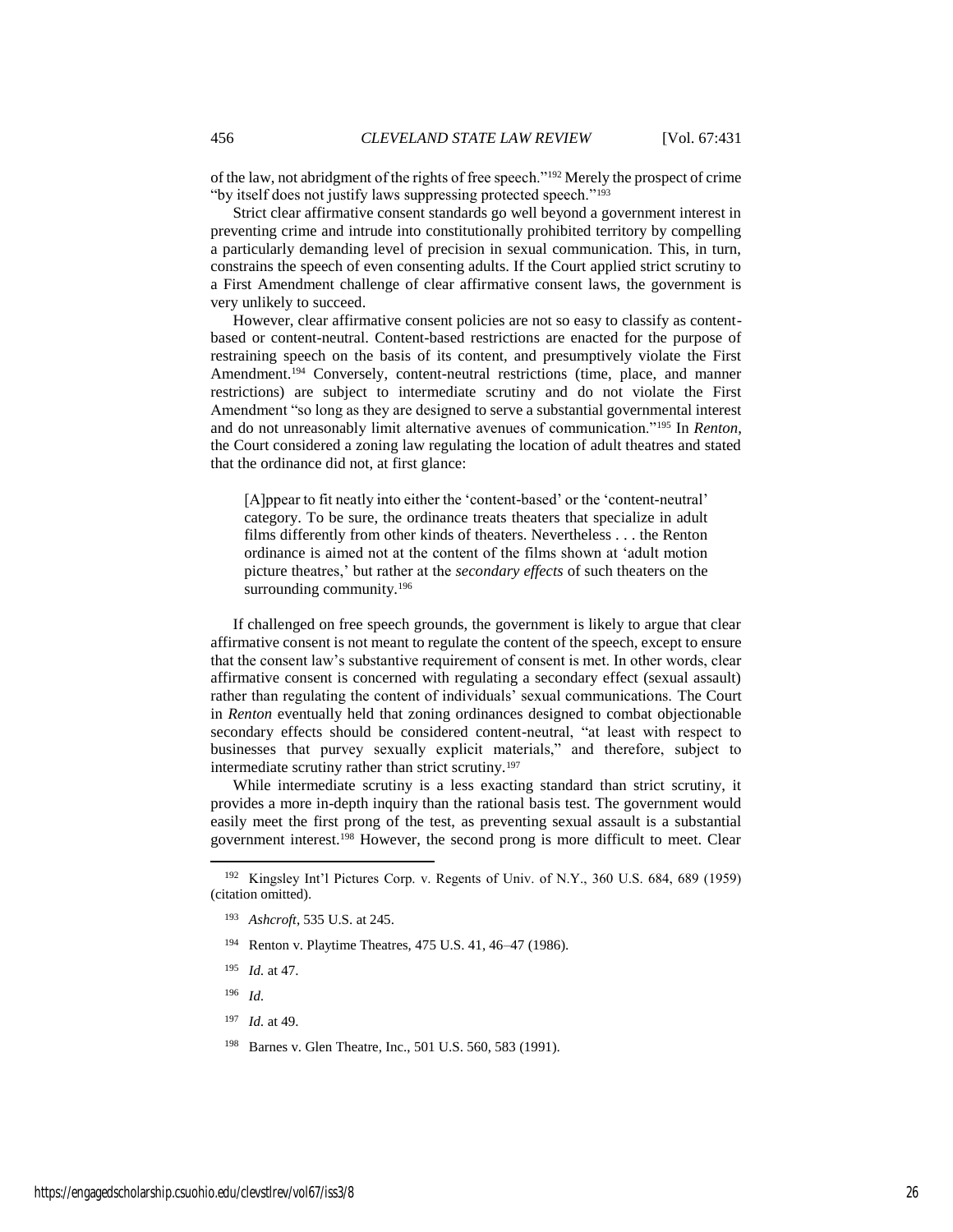affirmative consent polices cannot be said to leave open reasonable alternatives for communication. Because these policies require such an exacting level of precision, even intermediate scrutiny will be a difficult hurdle to clear. It is important to note that affirmative consent policies without the further requirement of clear and unambiguous consent are more likely to survive intermediate scrutiny, as those policies allow for significant freedom in sexual communication, while still protecting the consent requirement.

#### *C. Substantive Due Process and the Constitutional Right to Privacy*

In addition to First Amendment free speech and overbreadth concerns, clear affirmative consent policies also raise substantive due process concerns. Under the Fifth and Fourteenth Amendments, statutes that punish an individual for something not clearly defined runs afoul of substantive due process and can be struck down as unconstitutionally vague.<sup>199</sup>

#### 1. Vagueness as a Constitutional Concern

Laws are considered void for vagueness if it would be impossible for a reasonable person to determine what speech or conduct is sufficient and/or necessary to be in compliance with the law.<sup>200</sup> The Court has held that a statute forbidding or requiring an act must not be so vague that "men of common intelligence must necessarily guess at its meaning and differ as to its application."<sup>201</sup> Unconstitutional vagueness extends the vagueness doctrine to the due process clauses of the Fifth and Fourteenth Amendments, with courts holding that vague criminal laws deprive citizens of rights without fair process, and such laws are thus, unconstitutional.<sup>202</sup> In 1971, the Florida Supreme Court struck down the state's sodomy law as "unconstitutional for vagueness and uncertainty in its language," holding that a reasonable person could not know for certain whether the statute prohibited oral sex (or if it was restricted to only anal penetration) as an "abominable and detestable crime against nature."<sup>203</sup>

Unfortunately, clear affirmative consent statutes, though aiming to clarify consent rules, have instead muddied the waters and made it less clear what speech or conduct is required to avoid violation of the policy. Although courts have typically applied the unconstitutional vagueness test to criminal statutes for violation of due process, it would likely be applicable even in non-criminal statutes governing university policies because the Supreme Court has recognized, though never explicitly held, that university students have property and liberty rights in their education that are protected

<sup>199</sup> Welch v. United States, 136 S. Ct. 1257, 1261–62 (2016) (noting that the void-forvagueness doctrine is "a doctrine that is mandated by the Due Process Clauses of the Fifth Amendment (with respect to the federal government) and the Fourteenth Amendment (with respect to the States).") (citing Johnson v. United States, 135 S. Ct. 2551, 2556 (2015)).

<sup>200</sup> Connally v. Gen. Constr. Co., 269 U.S. 385, 393 (1926) (holding that a statute imposing severe punishments on State contractors paying employees less than the "current rate of per diem wages in the locality where the work is performed," was void for vagueness and uncertainty, presenting a "double uncertainty, fatal to its validity as a criminal statute").

<sup>201</sup> *Id.* at 391.

<sup>202</sup> Franklin v. State, 257 So. 2d 21, 24 (Fla. 1971).

<sup>203</sup> *Id.*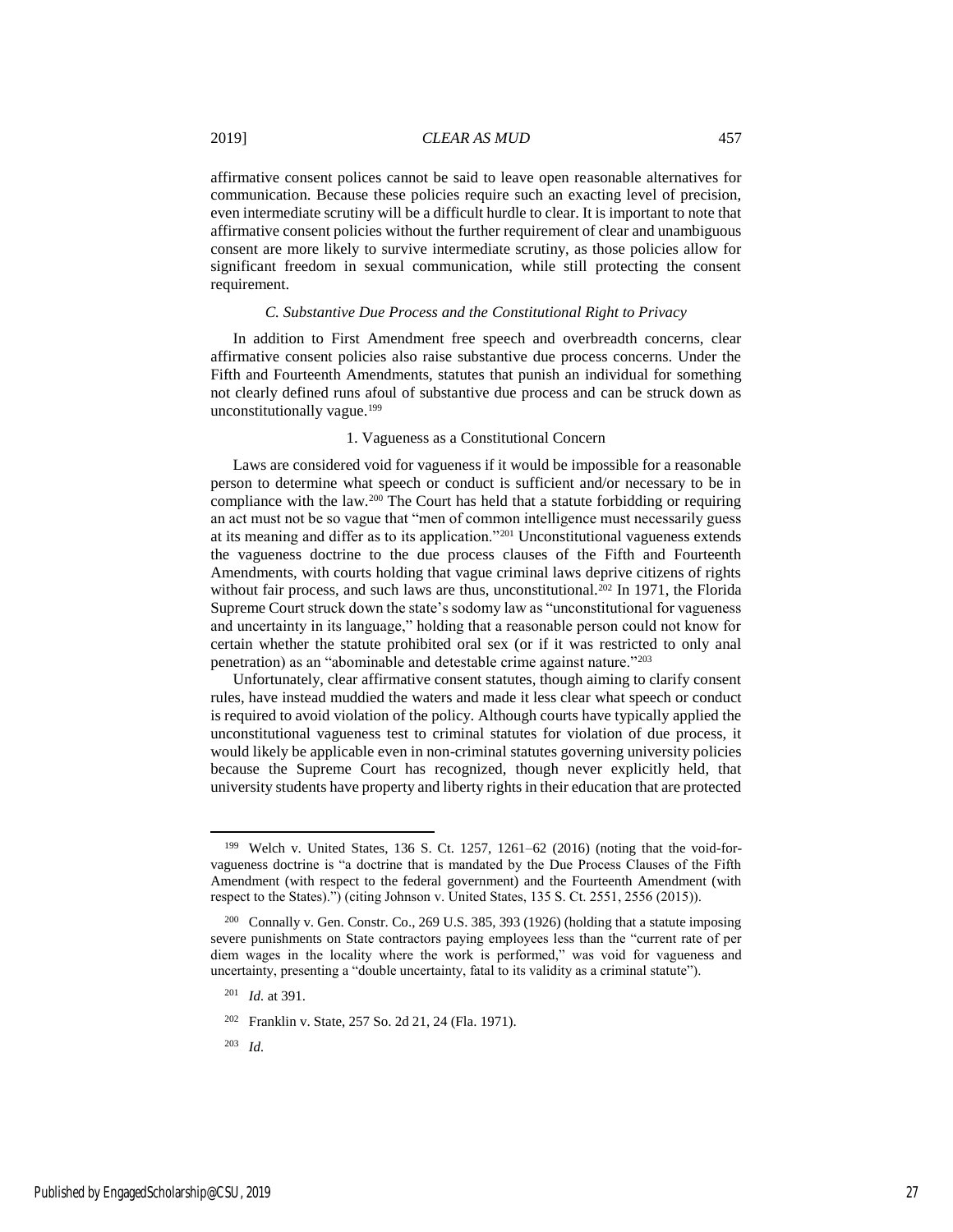by the Constitution.<sup>204</sup> In 1975, the Court considered due process rights of students at the elementary and secondary levels, holding that a suspension without a hearing violated due process guaranteed by the Fourteenth Amendment.<sup>205</sup> Lower courts have expanded *Goss*, holding that university students have a liberty and property interest in their education, and attempts to deprive students of those interests—through suspension or expulsion—must comport with due process.<sup>206</sup>

Because students' education rights are protected under due process, the unconstitutional vagueness doctrine would apply to both criminal clear affirmative consent statutes and statutes governing university sexual assault policies.<sup>207</sup> Particularly with sexual communication, it is difficult, if not impossible, to determine what clear or unambiguous consent looks like at the margins, particularly when many statutes require continuous consent.

Clearly, asking for verbal consent, "may I kiss you?" and receiving a verbal "yes" would constitute clear affirmative consent for kissing. But, as the sexual encounter escalates, clear consent must be continually obtained. While some activity can be clearly distinguished from another activity (for instance, consent obtained for kissing is not sufficient to be considered consent for intercourse), lines cannot be drawn so clearly for many of the varying degrees of sexual activity. For example, if consent has been obtained for kissing, must separate consent also be obtained to wrap arms around a partner? If consent has been granted to remove clothing, must consent also be obtained to now touch the exposed skin? Once a particular sexual activity has commenced, how often must consent be renewed to remain in compliance with continuous consent requirements? Answers to these questions are elusive and amount to speculation at best. Therefore, many of these policies would be unconstitutionally vague and unenforceable.

#### 2. Dangers of Clear Affirmative Consent as the Criminal Standard

Even in the criminal arena, there has been significant pushback from the legal community in response to proposed changes to the Model Penal Code's ("MPC") definition of affirmative consent.<sup>208</sup> In May 2016, the American Law Institute ("ALI") rejected a definition of consent for the MPC that would move it closer to affirmative

<sup>204</sup> Goss v. Lopez, 419 U.S. 565, 576 (1975).

<sup>205</sup> *Id.* at 574 ("Among other things, the State is constrained to recognize a student's legitimate entitlement to a public education as a property interest which is protected by the Due Process Clause and which may not be taken away for misconduct without adherence to the minimum procedures required by that Clause.").

<sup>206</sup> *See, e.g.*, Albert v. Carovano, 824 F.2d 1333, 1339 n.6 (2d Cir. 1987) ("A preliminary question here would be whether the appellants have been deprived of any constitutionally protected rights by their suspension. Although the students' complaint does not specify which rights they claim to have been deprived of, we note that, at a minimum, the students' protected liberty interest is at stake because of the 'stigma' attached to suspension from college for disciplinary reasons.") (citing *Goss*, 419 U.S. at 574–76).

<sup>207</sup> Yoder v. Univ. of Louisville, 526 F. App'x 537, 547 n.4 (6th Cir. 2013).

<sup>208</sup> Jennifer Morinigo, *The Evolution of the Model Penal Code "Consent" Definition*, ALI ADVISER (Sept. 6, 2016), http://www.thealiadviser.org/sexual-assault/evolution-of-modelpenal-code-consent-definition/.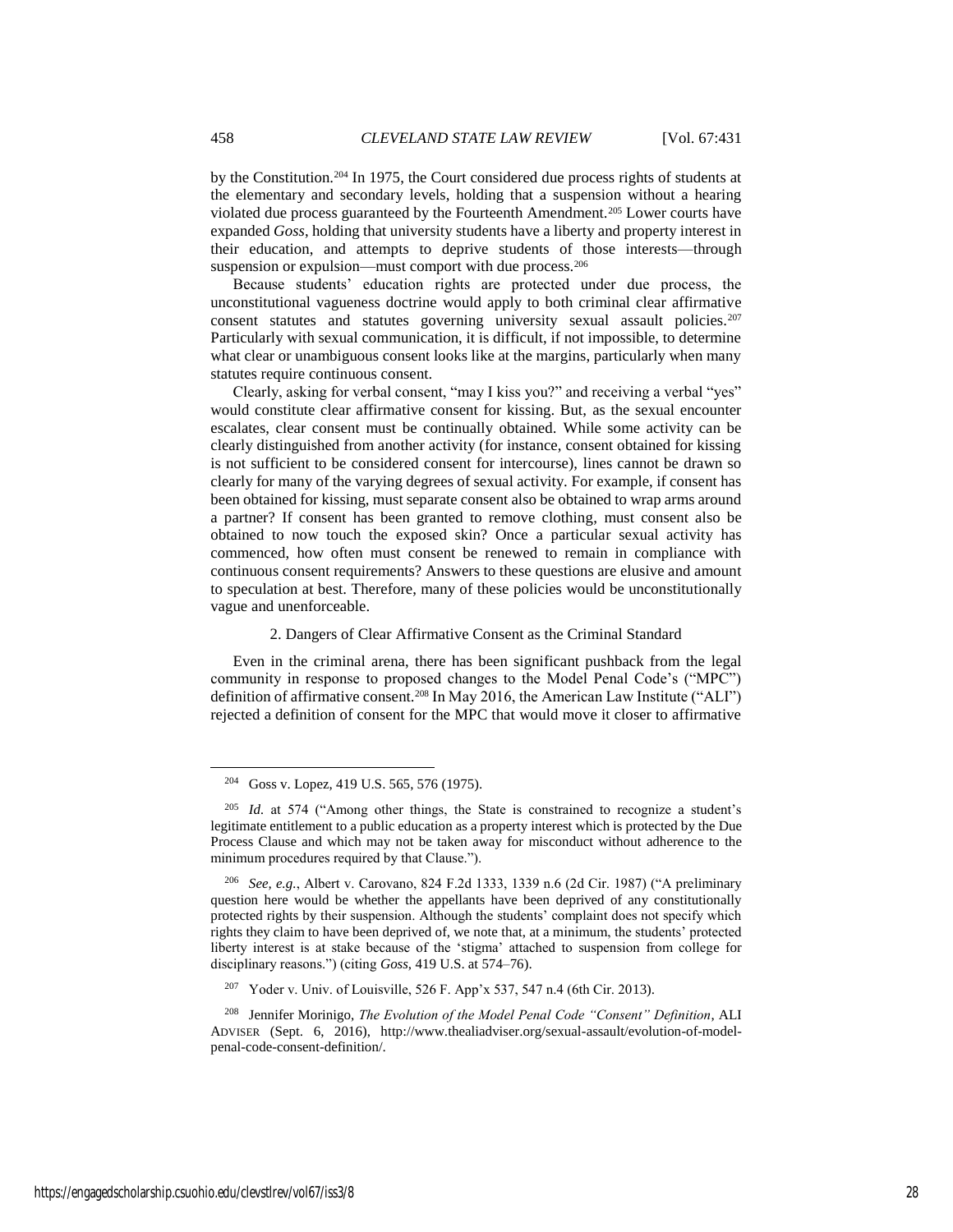consent.<sup>209</sup> In 2014 and 2015, the ALI Annual Meeting drafts for proposed changes were the same, and included the following definition of "consent" in section 213.0(3): "'Consent' means a person's positive agreement, communicated by either words or actions, to engage in sexual intercourse or sexual contact."<sup>210</sup> This definition was hotly debated at the 2015 Annual Meeting, with critics arguing that, as written, the definition adopted an affirmative consent standard and "strayed too far from existing cultural norms."<sup>211</sup> As a result, the committee returned to the 2016 Annual Meeting with a new, more convoluted definition:

(a) "Consent" means a person's behavior, including words and conduct— both action and inaction—that communicates the person's willingness to engage in a specific act of sexual penetration or sexual contact . . .

(c) Consent may be express, or it may be inferred from a person's behavior. Neither verbal nor physical resistance is required to establish the absence of consent; the person's behavior must be assessed in the context of all the circumstances to determine whether the person has consented.

(d) Consent may be revoked any time before or during the act of sexual penetration or sexual contact, by behavior communicating that the person is no longer willing. A clear verbal refusal—such as "No," "Stop," or "Don't"—suffices to establish the lack of consent. A clear verbal refusal also suffices to withdraw previously communicated willingness in the absence of subsequent behavior that communicates willingness before the sexual act occurs.<sup>212</sup>

One hundred and twenty members signed a letter to ALI, urging members to vote no, voicing concerns about due process and burden-shifting caused by the proposed definition, as well as the dangers of criminalization of consensual sexual activity. The ALI members wrote:

The prosecutor need only say, 'Ladies and Gentlemen of the Jury, under the State's definition, it does not matter whether the complainant actually was willing. It is undisputed that the sex act occurred and there is no evidence in the record that the complainant communicated willingness. There is no consent if the complainant has not communicated willingness.

<sup>210</sup> *Id.*

l

<sup>211</sup> *Id.*

<sup>212</sup> *Id.*

<sup>209</sup> Bradford Richardson, *American Law Institute rejects affirmative consent standard in defining sexual assault*, WASH. TIMES (May 17, 2016), https://www.washingtontimes.com/news/2016/may/17/american-law-institute-rejectsaffirmative-consent/.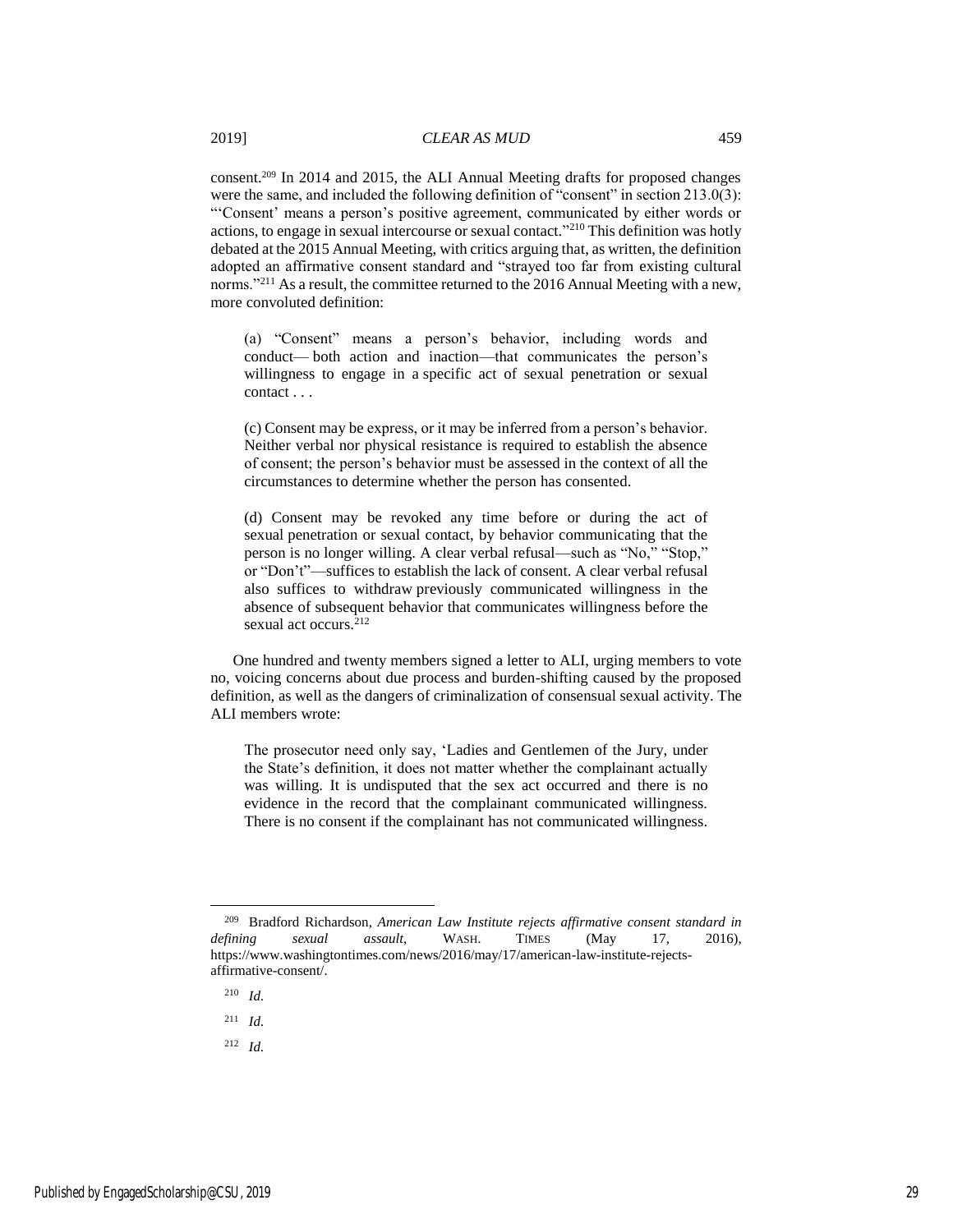You must convict if you find that the defendant recklessly disregarded that absence of consent.<sup>213</sup>

#### 3. Constitutional Right to Privacy

Currently, the constitutional right to privacy is held to reside in due process. However, the Supreme Court previously recognized a "penumbra" of right to privacy in the guarantees of the Bill of Rights, including in the First Amendment.<sup>214</sup> The Court struck down a Connecticut law prohibiting the sale, possession, and distribution of contraception to married couples holding that it was unnecessarily broad, and thus unconstitutionally intruded upon the right of marital privacy. <sup>215</sup> The Court offered multiple justifications for this decision, ranging from Justice Douglas's penumbra theory, stating that without "peripheral rights," other constitutional rights would be "less secure,"<sup>216</sup> to Justice Goldberg's interpretation that the Ninth Amendment provides justification for protecting privacy, $217$  to Justice Harlan's argument that the Fourteenth Amendment's liberty clause proscribed this kind of far-reaching state action.<sup>218</sup>

In 1972, the Court extended the right to privacy to even unmarried individuals by invalidating a law prohibiting distribution of contraceptives to unmarried persons.<sup>219</sup> The Court found the law to be in conflict with fundamental human rights and stated, "[i]f the right of privacy means anything, it is the right of the individual, married or single, to be free from unwarranted governmental intrusion into matters so fundamentally affecting a person as the decision whether to bear or beget a child."<sup>220</sup>

The Supreme Court even concluded, in a unanimous decision, that the right to privacy protects an individual's right to possess and view otherwise unprotected obscenity in his own home.<sup>221</sup> Justice Marshall relied on both the First and Fourth Amendments to conclude that no matter the justifications for obscenity laws, those justifications do not reach into the sanctity of the home.<sup>222</sup> "If the First Amendment means anything, it means that a State has no business telling a man, sitting alone in his own house, what books he may read or what films he may watch. Our whole

- <sup>214</sup> Griswold v. Connecticut, 381 U.S. 479, 483 (1965).
- <sup>215</sup> *Id.* at 485–86.
- <sup>216</sup> *Id*. at 482–83.

- <sup>217</sup> *Id.* at 487 (Goldberg, J., concurring).
- <sup>218</sup> *Id.* at 500–01 (Harlan, J., concurring).
- <sup>219</sup> Eisenstadt v. Baird, 405 U.S. 438, 453 (1972).
- <sup>220</sup> *Id.* at 453.
- <sup>221</sup> Stanley v. Georgia, 394 U.S. 557, 565 (1969).
- <sup>222</sup> *Id.*

<sup>213</sup> *Over 110 ALI Members Express Concerns About Sexual Assault Project*, CRIMPROFBLOG (Apr. 18, 2016), http://lawprofessors.typepad.com/crimprof\_blog/2016/04/over-110-ali-members-expressconcerns-about-sexual-assault-project.html.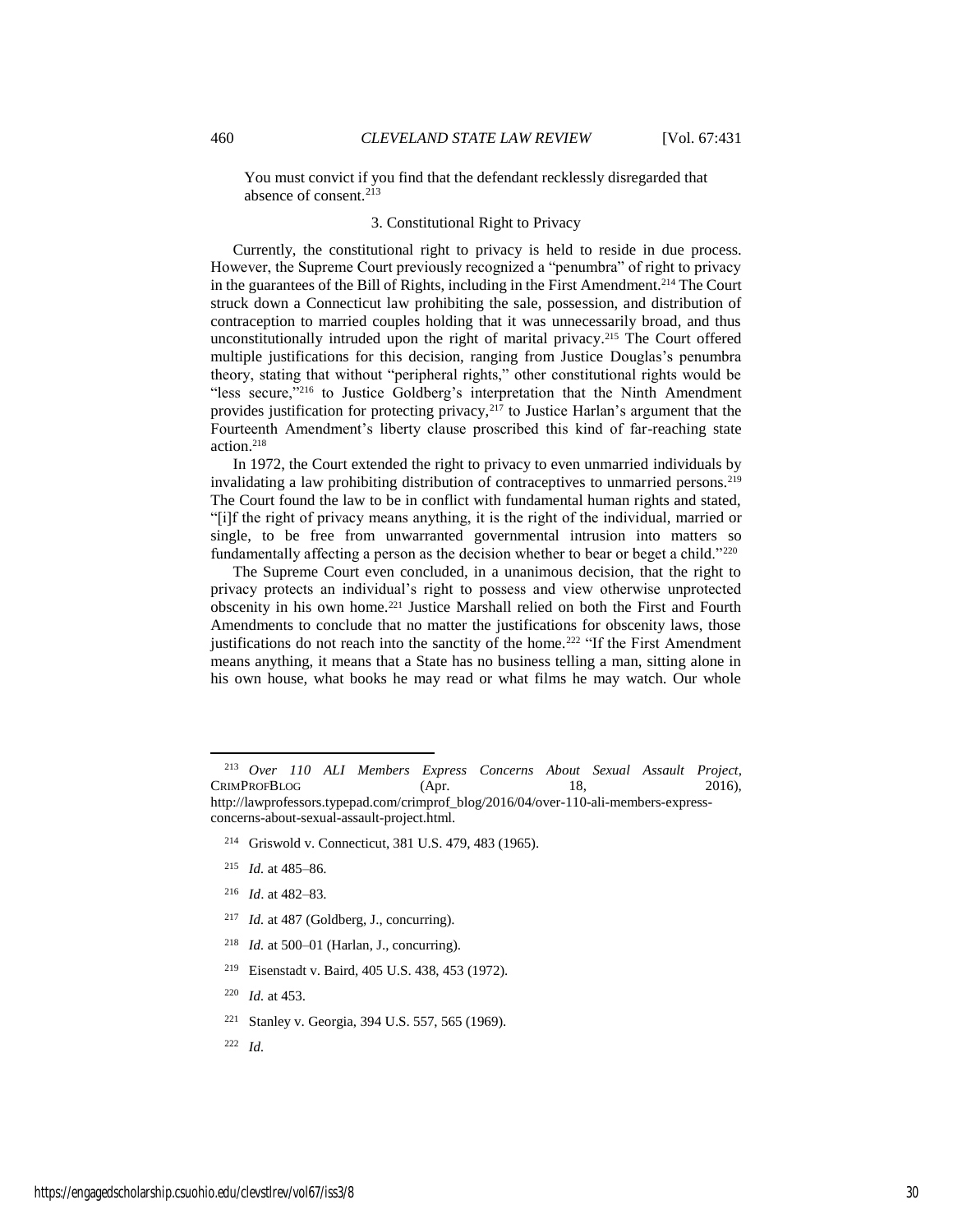constitutional heritage rebels at the thought of giving government the power to control men's minds."<sup>223</sup>

Over time, the Court has moved away from the "penumbra" theory of right to privacy, shifting in favor of a constitutional right to privacy residing in the liberty guarantees of the Fifth and Fourteenth Amendments under substantive due process.<sup>224</sup> In *Roe v. Wade*, the Court held that the "right of privacy . . . founded in the Fourteenth Amendment's concept of personal liberty and restrictions upon state action" is a fundamental right and any state regulation must therefore be subjected to strict scrutiny.<sup>225</sup> In *Lawrence*, Justice Kennedy stated:

The petitioners are entitled to respect for their private lives. The State cannot demean their existence or control their destiny by making their private sexual conduct a crime. Their right to liberty under the Due Process Clause gives them the full right to engage in their conduct without intervention of the government. 'It is a promise of the Constitution that there is a realm of personal liberty which the government may not enter.<sup>'226</sup>

The clear affirmative consent standard regulates not just speech between persons prior to sexual encounters, but throughout one of the most intimate experiences in human existence. Clear affirmative consent standards intrude into the most private portion of the home, the bedroom—and indeed—the bed itself. These policies clearly violate the constitutional right to privacy between two consenting adults.

#### V. CONCLUSION

Affirmative consent has garnered both support and opposition. Both proponents and critics, though, tend to confuse the issues and misunderstand what an affirmative consent policy does—or does not do—as well as falsely equate affirmative consent as a substantive standard versus an adjudicative standard. Affirmative consent, generally, does not represent a substantial modification of currently existing rape and sexual assault law in most jurisdictions. However, policies that further require that affirmative consent be clear or unambiguous do represent a considerable change.

As substantive policies, affirmative consent policies are positive and encourage people to not only communicate prior to engaging in sexual encounters, but to check for understanding. They also decrease the possibility of error or confusion, thus ensuring a more positive sexual experience for all involved. Teaching young people that affirmative consent is the only appropriate benchmark for initiating sexual activity is important and may well be transformative.

However, as an adjudicative standard, clear affirmative consent policies do not resolve—or even simplify—the difficulties currently faced in university sexual assault disciplinary hearings: determining what happened and then deciding if what happened amounts to proper consent. Further, clear affirmative consent standards, as currently

 $\overline{a}$ 

<sup>223</sup> *Id.*

<sup>224</sup> *See, e.g.*, Kline *ex rel*. Arndt v. Mansfield, 454 F. Supp. 2d 258, 263 (E.D. Pa. 2006).

<sup>&</sup>lt;sup>225</sup> 410 U.S. 113, 153 (1973) ("This right of privacy . . . is broad enough to encompass a woman's decision whether or not to terminate her pregnancy.").

 $226$  Lawrence v. Texas, 539 U.S. 558, 578 (2003) (quoting Planned Parenthood v. Casey, 505 U.S. 833, 847 (1992)).